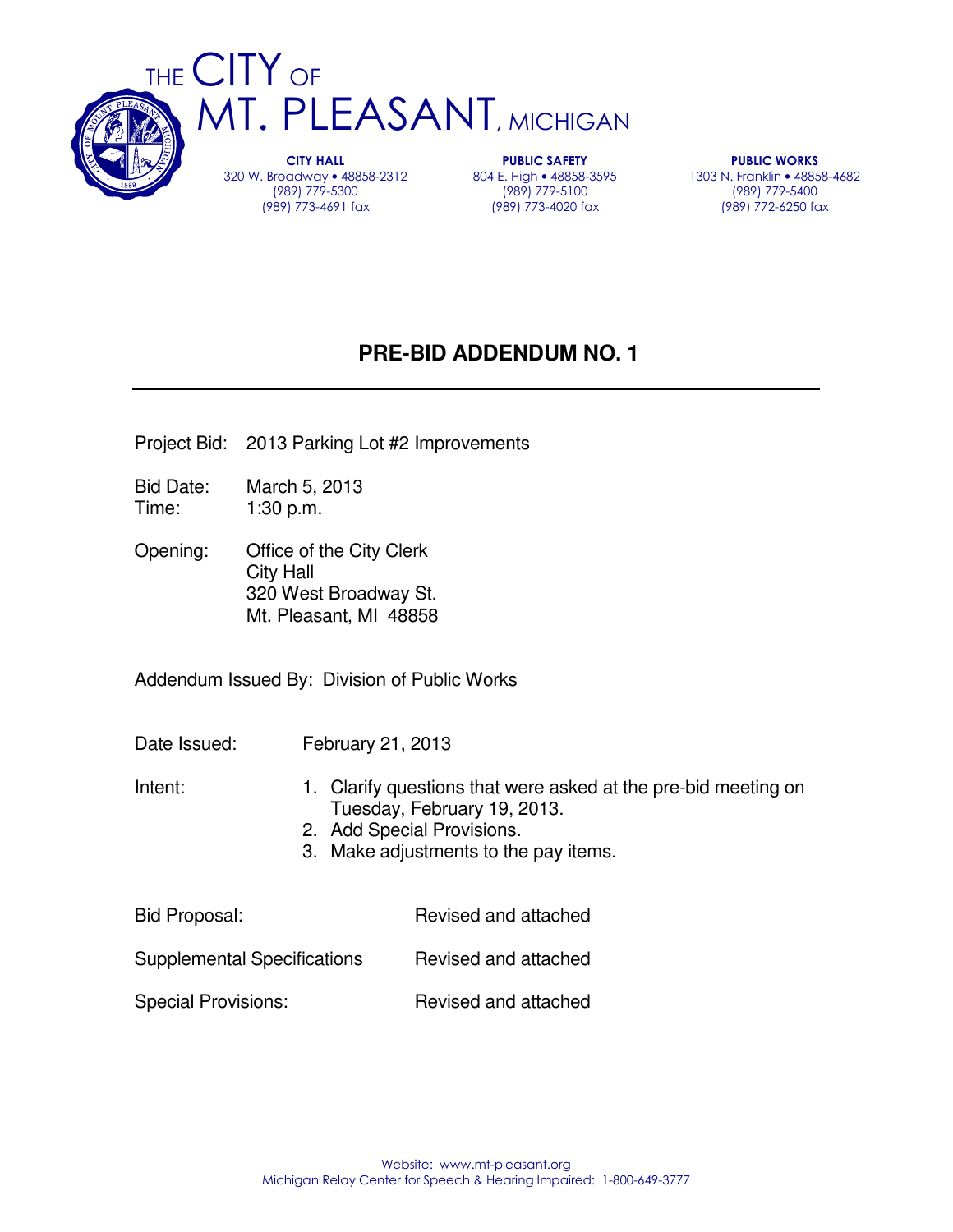# **Clarifications:**

- 1. The temporary striping is included in the quantity of **Pavt Mrkg, Waterborne, 4 inch, white.**
- 2. If the Contractor deems temporary fencing is required, include in the pay item **Minor Traffic Devices.**
- 3. Per the MDOT 2012 Standard Specifications for Construction, sawcutting is included in the unit price for the related pay items, (ie. Sidewalk, Rem; Structures, Removal, Portion, etc...). Pay items of **Sidewalk, Rem, Utility** and **Pavt, Rem, Utility** have been added to cover the cost of sawcutting and removal of concrete sidewalk and/or pavement for installation of utilities by others. The area of sidewalk or pavement removed under these pay items will not be paid for again under **Sidewalk, Rem; Cold Milling HMA Surface;** or **Concrete Pavt, Rem, Special.**
- 4. It is the Contractor's discretion as to whether the millings from the existing HMA remain on site until needed, or stocked off site.
- 5. The pay item of **Maintenance Gravel, LM** has been added to cover the cost of the temporary gravel in Phase II.
- 6. Proper fill and compaction of utility trenches installed by others will be completed by others. The Contractor is not responsible for this.
- 7. Remove the **Modify Railing, Special** from the contract. All railing adjacent to Isabella Bank will be removed, modified, and replaced by others. This pay item is also being removed from the contract.
- 8. The stamp used for the Decorative Concrete will be become the property of the City after construction is complete.
- 9. The water service has been changed to a 2" service. This service will be directionally drilled in its entirety.
- 10. There will be no "tap fees" for connection of the water service or storm sewers to the existing utilities.
- 11. The density of the milled HMA used as aggregate base will utilize the Michigan Modified T-180 Test to determine maximum density. The test will be performed at the existing moisture content and may have to be recalculated several times throughout the day if the moisture content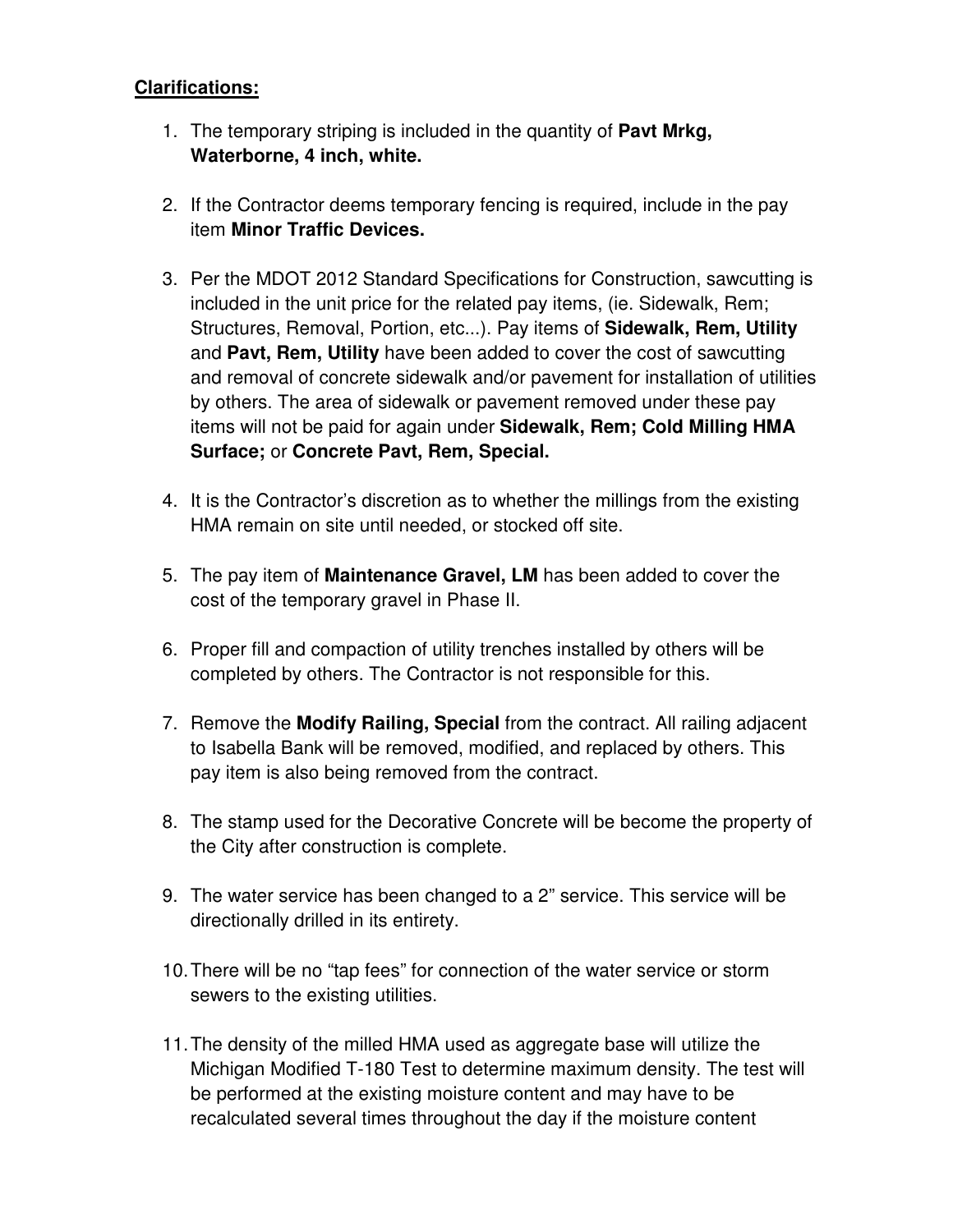changes by more than 1.5%. The required density will be 98% of the maximum density per the MDOT Density Testing and Inspection Manual.

- 12. Salvaged paver block is to be delivered to the City DPW garage at 1303 N. Franklin St., Mt. Pleasant, MI 48858.
- 13. The Contractor will furnish signs and posts for stop signs and barrier free parking signs. The City will provide 3-hr and 10-hr parking signs for the Contractor to install on to proposed light poles.
- 14. The City of Mt. Pleasant will be providing the staking.
- 15. At this time, the City of Mt. Pleasant will provide the Resident Project Representative (RPR).
- 16. Material testing will be coordinated by the RPR.
- 17. 2 inches of virgin 22A aggregate base shall be placed on top of the existing HMA before the milling process begins. This aggregate will be mixed with the milled HMA during the milling process. The virgin aggregate will be paid as **Aggregate Base, 2 inch** with a pay unit of **SYD.**
- 18. The base bid shall use the reclaimed HMA millings as the aggregate base under the proposed HMA. After removal of the existing concrete pavement below the existing HMA has been completed, Class II granular fill shall be used as required fill and subbase to the underside of the proposed aggregate base. Any excess millings that are not required as aggregate base can be utilized as fill and/or subbase below the proposed HMA or under the concrete sidewalks. The use of excess millings as granular material will be paid for as **Subbase, CIP** as if it were granular material transported to the site.

The following alternates should be considered and corresponding cost adjustments shall be placed on the revised bid form that is attached to this Addendum:

- a. **Alternate #2**  Remove and dispose of existing HMA and concrete pavement, provide Class II granular fill at varying thickness as required to the underside of the proposed aggregate, and place 8" virgin 22A aggregate.
- b. **Alternate #3**  Mill the existing HMA, remove and dispose of the existing concrete pavement, use the reclaimed millings as fill and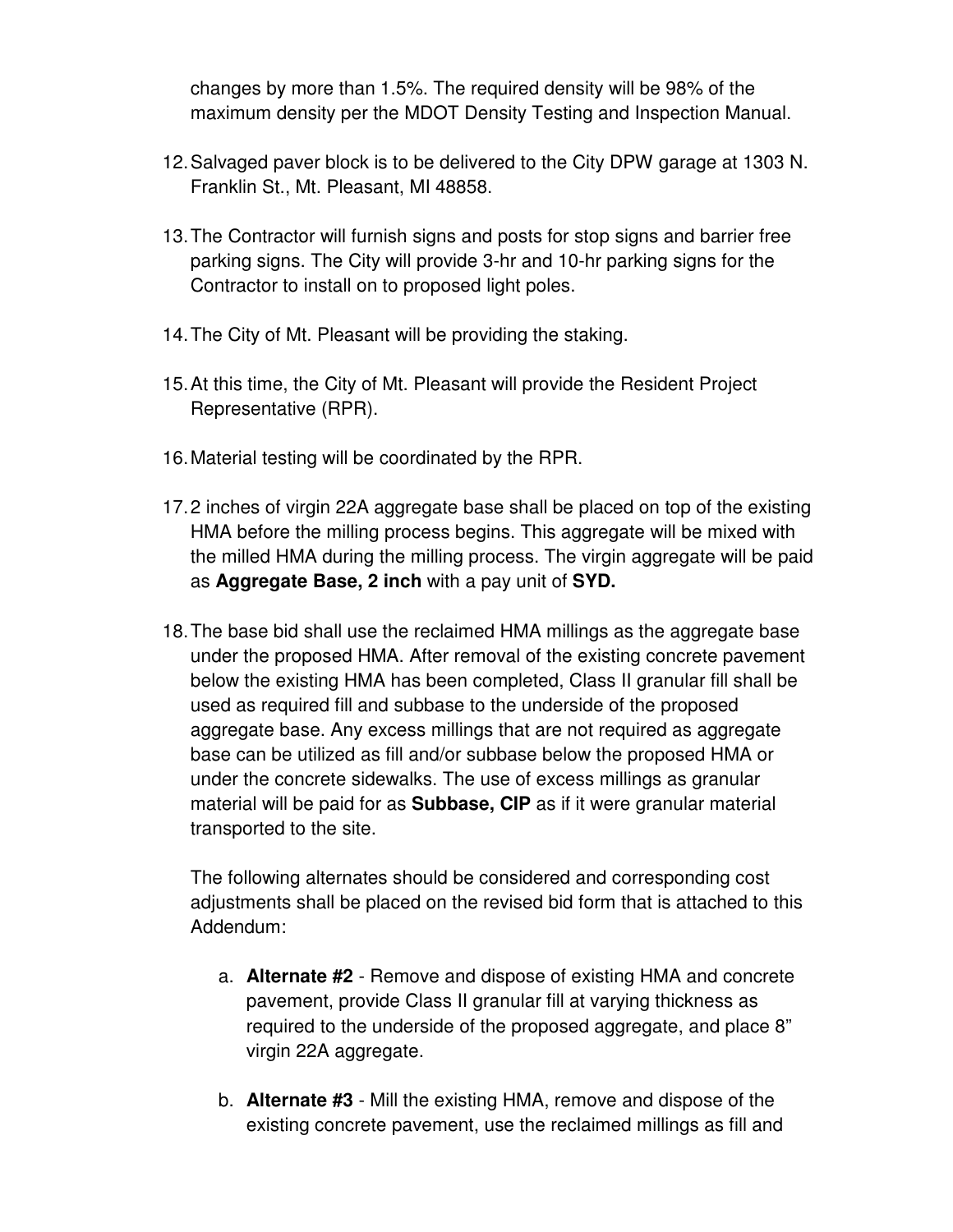subbase at varying thickness as required to the underside of the proposed aggregate base, and place virgin 22A aggregate for the aggregate base.

- 19. Assume that the Utility companies can perform their relocations within the time frame of the contract.
- 20. A Special Provision for Planter and Planter Pad is attached to this Addendum.
- 21. Waterproofing is to be provided at the existing buildings from the bottom of the concrete that is being removed adjacent to the building, to the top of the proposed concrete sidewalk. Add the pay item of **Waterproofing** and paid by the square foot.
- 22. Expansion joint, backer rod, and caulk are to be provided at the full thickness of the proposed concrete sidewalk where new slab abuts the existing building. Add the pay item of **Expansion Jt, Backer Rod, Caulk** that will be paid for by the Foot and include ½" expansion joint material, 5/8" backer rod, and caulk (Sikaflex 2C or approved equal).

[FORM163]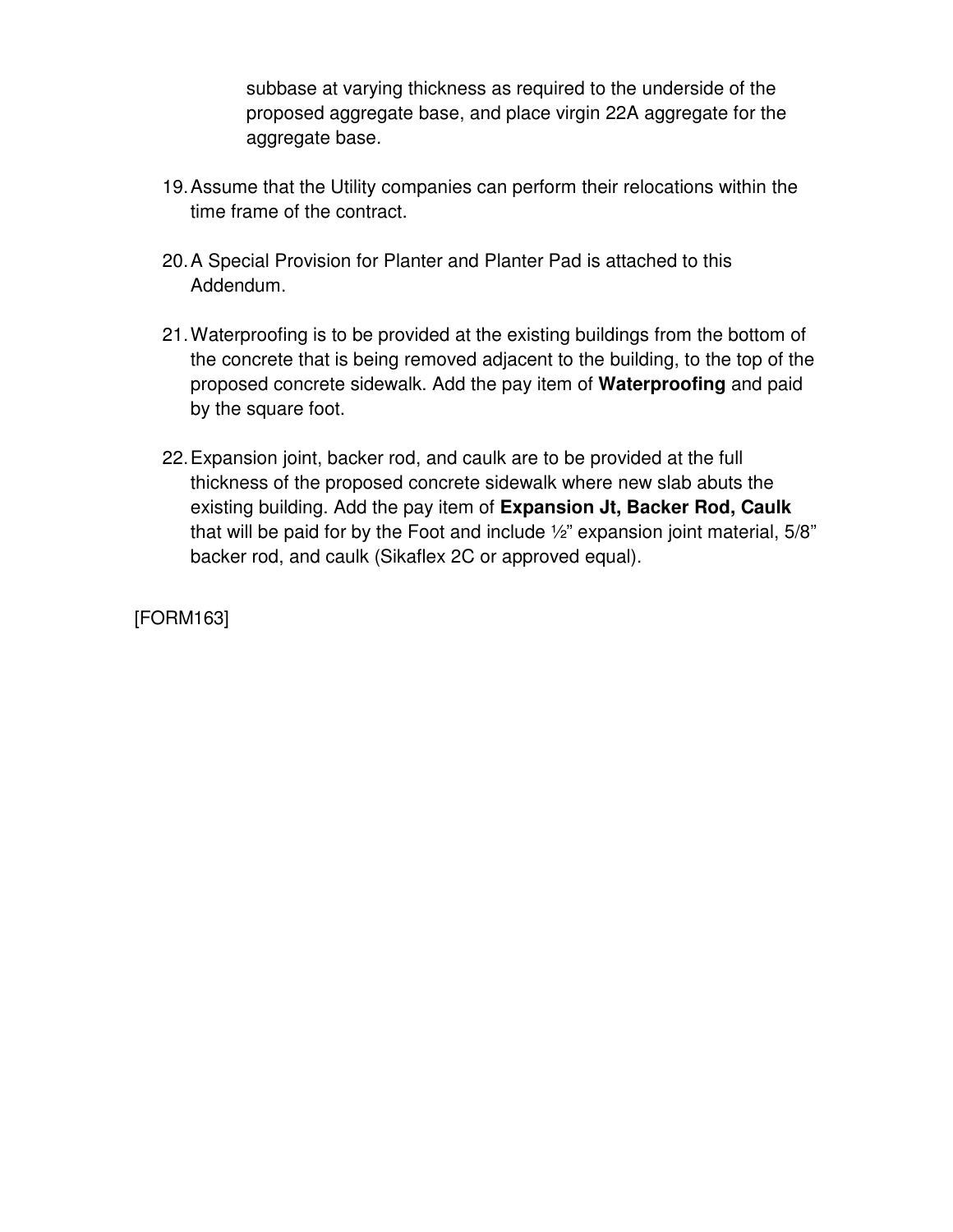### City of Mt. Pleasant, Michigan **BID PROPOSAL**

### **2013 PARKING LOT #2 IMPROVEMENTS ADDENDUM #1**

320 W. Broadway Street TIME: 1:30 p.m. Mt. Pleasant, MI 48858

TO: City Hall/City Clerk BID DATE: March 5, 2013

 The undersigned, as Bidder, hereby declares that his bid is made in good faith without fraud or collusion with any person or persons bidding on the same Contract; that he has carefully read and examined the Contract Documents, including the Notice to Bidders, Instructions, Bond Forms, Technical and Detailed Specifications, and Contract Drawings, for the designated work and understands all of the same; that he, or his representative, has made such a personal investigation at the site as is necessary to determine the character and difficulties attending the execution of the proposed work; and he proposes and agrees that if this Proposal is accepted, he will contract with the Owner in the form of the Contract hereto annexed, to provide necessary machinery, tools, apparatus and other means of construction, including utility and transportation services, necessary to do all the work and furnish all the materials and equipment specified or referred to in the Contract Documents, including Addenda No. \_\_, \_\_, and \_\_, in the manner and time therein prescribed, and according to the requirements of the Owner as therein set forth to furnish Contractor Bonds and Insurance required of the Contractor by the Contract Documents, and that he will take in full payment therefore the unit prices set forth in the following Proposal.

 The Bidder understands that the Owner reserves the right to reject any or all bids and to waive any irregularities in the bidding.

 The Bidder agrees that his bid shall be good and may not be withdrawn for a period of sixty (60) calendar days after the scheduled closing time for receiving the bids.

 Upon receipt of a written Notice of Award of the Bid, the Bidder shall execute the formal Contract Agreement attached hereto within ten (10) days and shall deliver to the Owner a Surety Bond or Bonds required. In the event the Contract and Bond are not executed within the time above set forth, the Bid Deposit attached in the sum of five percent (5%) of the Bid Proposal shall become the property of the Owner as liquidated damages for the delay and additional expense to the Owner caused thereby.

 The Bidder hereby agrees to commence work under this Contract on or before date to be specified in the written Notice to Proceed executed by the Owner and to fully complete the project as stipulated in the Special Conditions. The Bidder further agrees to pay as liquidated damages the sum of Two Hundred Dollars (\$200.00) for each consecutive calendar day thereafter, as provided.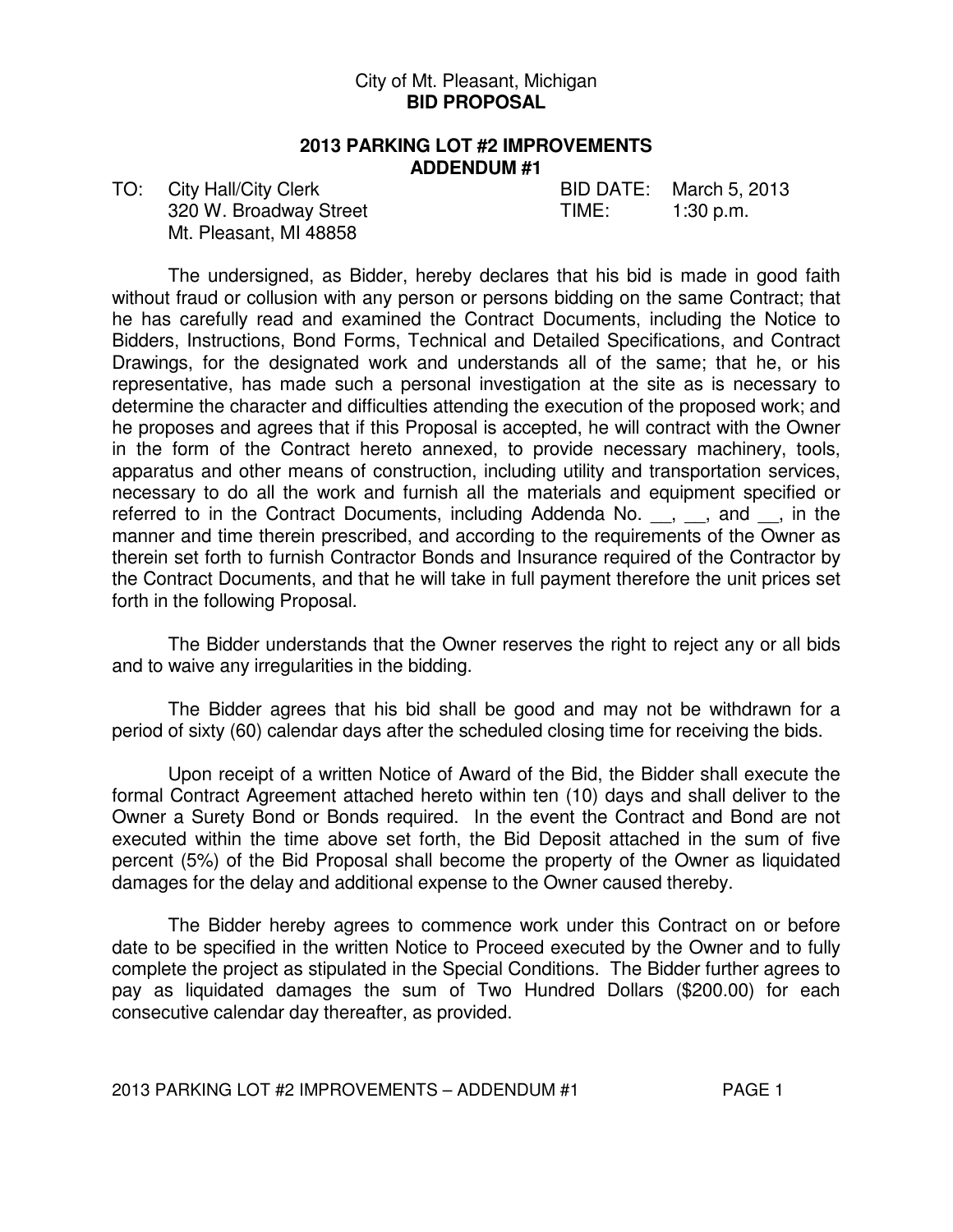The below unit prices shall include all labor, materials, overhead, profit, insurance, etc., to cover the finished work of the several kinds specified, and the Bidder agrees to perform all of the work described in the Specifications and/or shown on the Plans for the following unit prices:

# **BASE BID**

| ITEM                    | <b>DESCRIPTION</b>                      | QTY                     | <b>UNIT</b> | UNIT PRICE                | <b>TOTAL COST</b>            |
|-------------------------|-----------------------------------------|-------------------------|-------------|---------------------------|------------------------------|
| 1                       | Cold Milling HMA Surface                | 1                       | <b>LS</b>   | \$                        | \$                           |
| $\overline{c}$          | Excavation, Earth                       | 1500                    | <b>CYD</b>  | $\overline{\mathbf{e}}$   | $\overline{\$}$              |
| 3                       | Embankment, CIP                         | 400                     | <b>CYD</b>  | \$                        | \$                           |
| $\overline{\mathbf{4}}$ | Curb and Gutter, Rem                    | 2400                    | FT.         | $\overline{\mathbf{e}}$   | $\overline{\$}$              |
| $\sqrt{5}$              | Sidewalk, Rem                           | 900                     | <b>SYD</b>  | \$                        | $\overline{\$}$              |
| 6                       | Sidewalk, Rem, Utility                  | 360                     | <b>SF</b>   | \$                        | $\overline{\$}$              |
| $\overline{7}$          | Pavt, Rem, Utility                      | 750                     | <b>SF</b>   | \$                        | $\overline{\mathbf{e}}$      |
|                         | Structures, Removal, Portion            |                         |             |                           |                              |
| 8                       | (Conc Steps)                            | 1                       | LS          | \$                        | \$                           |
| 9                       | Tree, Rem                               | $\overline{7}$          | EA          | $\overline{\mathbf{e}}$   | $\overline{\$}$              |
| 10                      | Stump, Rem                              | $\overline{7}$          | EA          | \$                        | $\overline{\$}$              |
| 11                      | Dr Structure, Rem                       | 1                       | EA          | \$                        | $\overline{\$}$              |
| 12                      | Sewer, Rem, Less that 24 inch           | 48                      | <b>FT</b>   | \$                        | \$                           |
|                         | Subbase, CIP (Class II or               |                         |             |                           |                              |
| 13                      | <b>Reclaimed Millings)</b>              | 1500                    | <b>CYD</b>  | \$                        | \$                           |
| 14                      | Aggregate Base, 2 inch                  | 4900                    | <b>SYD</b>  | $\overline{\mathbf{e}}$   | $\overline{\$}$              |
|                         | Aggregate Base, 8 inch                  |                         |             |                           |                              |
| 15                      | (Reclaimed Millings)                    | 4500                    | <b>SYD</b>  | \$                        | \$                           |
| 16                      | Maintenance Gravel, LM                  | 75                      | <b>CYD</b>  | $\overline{\mathbf{e}}$   | $\overline{\$}$              |
| 17                      | Concrete Pavt, Rem, Special             | 1300                    | <b>CYD</b>  | \$                        | $\overline{\mathbf{G}}$      |
| 18                      | Curb, Conc, Det F2                      | 800                     | FT.         | \$                        | $\overline{\mathbf{G}}$      |
| 19                      | Curb, Conc, Det F4                      | 20                      | <b>FT</b>   | \$                        | $\overline{\mathbf{e}}$      |
|                         | Driveway, Opening, Conc, Det            |                         |             |                           |                              |
| 20                      | м                                       | 200                     | FT          | \$                        | \$                           |
| 21                      | Dr Structure, 24 inch dia               | 5                       | EA          | $\overline{\mathcal{S}}$  | $\overline{\mathfrak{s}}$    |
|                         | Dr Structure Cover, CB,                 |                         |             |                           |                              |
| 22                      | Modified                                | 6                       | EA          | \$                        | \$                           |
| 23                      | Dr Structure Cover, STM,<br>Modified    | $\overline{c}$          | EA          | \$                        | \$                           |
| 24                      |                                         | 6                       | EA          | $\overline{\mathbf{e}}$   | $\overline{\$}$              |
| 25                      | Dr Structure Cover, Adj, Case 2         | $\overline{2}$          | EA          | $\overline{\mathfrak{s}}$ | $\overline{\$}$              |
|                         | Dr Structure, Tap, 12 inch              |                         |             | \$                        | \$                           |
| 26                      | Sewer, CI A, 8 inch, Tr Det B           | 60                      | <b>FT</b>   | $\overline{\mathbf{G}}$   | $\overline{\$}$              |
| 27                      | Sewer, CI A, 12 inch, Tr Det B          | 90                      | FT          |                           | $\overline{\mathbf{\theta}}$ |
| 28                      | <b>Downspout Connection</b>             | 3                       | EA          | \$                        | $\overline{\$}$              |
| 29                      | Sewer Tap, 12 inch                      | $\overline{c}$          | EA          | \$                        |                              |
| 30                      | Gas/Water Shutoff Cover, Adj,<br>Case 1 | $\overline{\mathbf{c}}$ | EA          | \$                        | \$                           |
|                         |                                         |                         |             |                           |                              |
| 31                      | Water Service, 2 inch                   | $\mathbf{1}$            | <b>LS</b>   | \$                        | $\overline{\$}$              |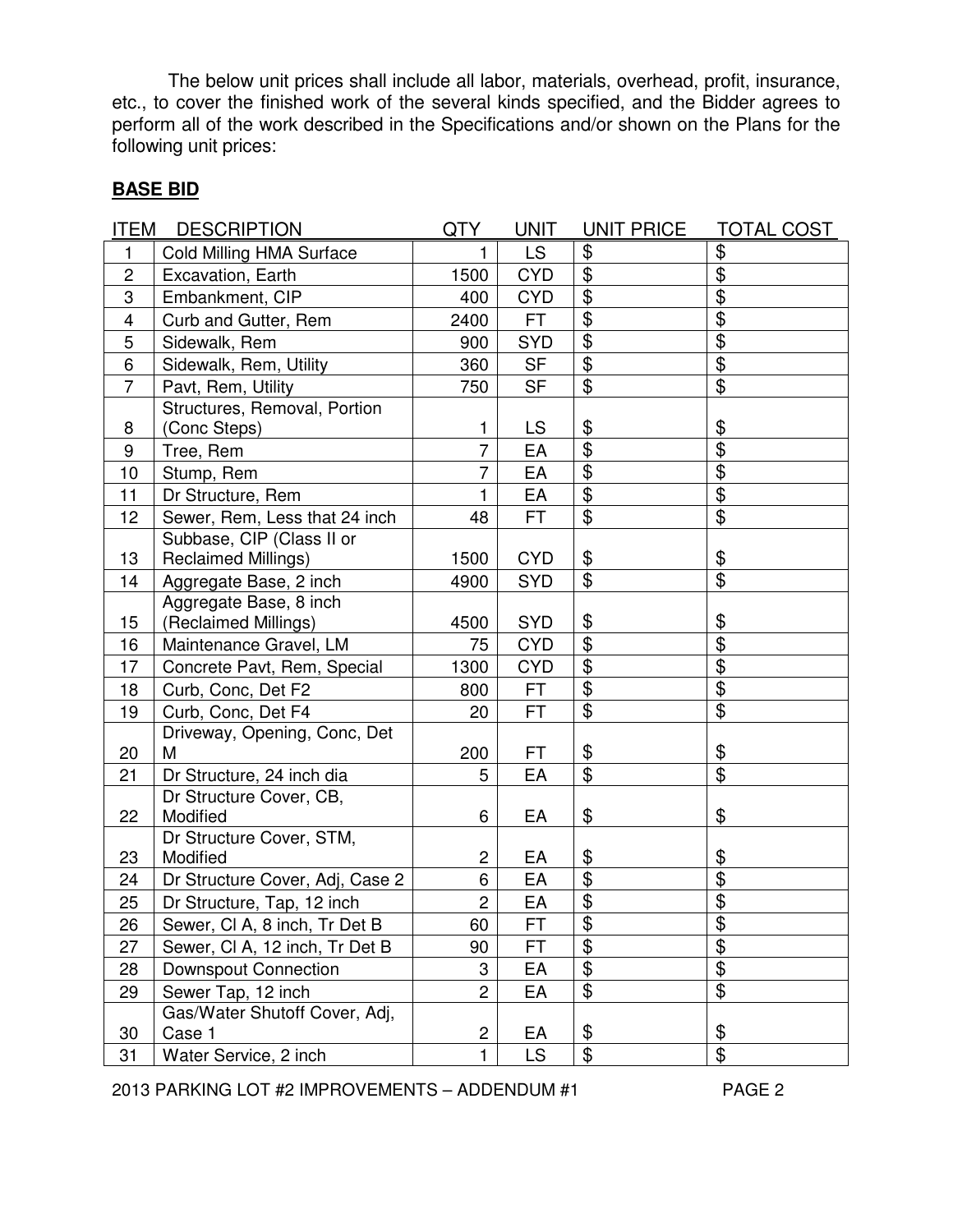| 32 | Meter Box & Yard Hydrant                                                                                                                                                                                                                                                                                                                                                                 | 1              | LS                   | \$                        | \$                        |
|----|------------------------------------------------------------------------------------------------------------------------------------------------------------------------------------------------------------------------------------------------------------------------------------------------------------------------------------------------------------------------------------------|----------------|----------------------|---------------------------|---------------------------|
| 33 | <b>Irrigation System</b>                                                                                                                                                                                                                                                                                                                                                                 | 1              | <b>LS</b>            | \$                        | \$                        |
| 34 | Sidewalk, Conc, 4 inch                                                                                                                                                                                                                                                                                                                                                                   | 7000           | <b>SF</b>            | $\overline{\mathbf{e}}$   | $\overline{\$}$           |
|    | Sidewalk, Decorative Colored,                                                                                                                                                                                                                                                                                                                                                            |                |                      |                           |                           |
| 35 | 4 inch                                                                                                                                                                                                                                                                                                                                                                                   | 1100           | SF                   | \$                        | \$                        |
| 36 | Sidewalk Ramp, Conc, 6 inch                                                                                                                                                                                                                                                                                                                                                              | 200            | <b>SF</b>            | $\overline{\mathfrak{s}}$ | $\overline{\mathfrak{s}}$ |
| 37 | Detectable Warning Surface                                                                                                                                                                                                                                                                                                                                                               | 26             | <b>FT</b>            | $\overline{\mathbf{G}}$   | $\overline{\$}$           |
| 38 | Waterproofing                                                                                                                                                                                                                                                                                                                                                                            | 400            | <b>SF</b>            | \$                        | \$                        |
|    | Expansion Jt, Backer Rod,                                                                                                                                                                                                                                                                                                                                                                |                |                      |                           |                           |
| 39 | Caulk                                                                                                                                                                                                                                                                                                                                                                                    | 550            | FT                   | \$                        | \$                        |
| 40 | <b>Planter and Planter Pad</b>                                                                                                                                                                                                                                                                                                                                                           | 4              | EA                   | $\overline{\$}$           | $\overline{\mathbf{G}}$   |
| 41 | <b>Pipe Bollards</b>                                                                                                                                                                                                                                                                                                                                                                     | 7              | EA                   | \$                        | \$                        |
| 42 | Conc Pavt, Reinf, 6 inch                                                                                                                                                                                                                                                                                                                                                                 | 850            | <b>SYD</b>           | \$                        | $\overline{\$}$           |
|    | Conc Pavt, Reinf, Decorative                                                                                                                                                                                                                                                                                                                                                             |                |                      |                           |                           |
| 43 | Colored, 6 inch                                                                                                                                                                                                                                                                                                                                                                          | 650            | <b>SF</b>            | \$                        | \$                        |
|    | Header Strip, Conc, 24 inch                                                                                                                                                                                                                                                                                                                                                              |                |                      |                           |                           |
| 44 | wide                                                                                                                                                                                                                                                                                                                                                                                     | 305            | FT                   | \$                        | \$                        |
| 45 | Underdrain, Subgrade, Open-                                                                                                                                                                                                                                                                                                                                                              | 350            | FT.                  | \$                        | \$                        |
|    | Graded, 4 inch, Modified                                                                                                                                                                                                                                                                                                                                                                 |                |                      | \$                        | \$                        |
| 46 | HMA, 3C, Leveling Course                                                                                                                                                                                                                                                                                                                                                                 | 520            | <b>TON</b>           | \$                        | $\overline{\$}$           |
| 47 | HMA, 4C, Top Course<br>Pavt Mrkg, Waterborne, 4 inch,                                                                                                                                                                                                                                                                                                                                    | 520            | <b>TON</b>           |                           |                           |
| 48 | white                                                                                                                                                                                                                                                                                                                                                                                    | 2400           | <b>LS</b>            | \$                        | \$                        |
|    | Pavt Mrkg, Waterborne, 4 inch,                                                                                                                                                                                                                                                                                                                                                           |                |                      |                           |                           |
| 49 | <b>Blue</b>                                                                                                                                                                                                                                                                                                                                                                              | 450            | EA                   | \$                        | \$                        |
|    | Pavt Mrkg, Waterborne, "NO                                                                                                                                                                                                                                                                                                                                                               |                |                      |                           |                           |
| 50 | PARKING - LOADING ONLY"                                                                                                                                                                                                                                                                                                                                                                  | $\overline{c}$ | EA                   | \$                        | \$                        |
|    | Pavt Mrkg, Ovly Cold Plastic,                                                                                                                                                                                                                                                                                                                                                            |                |                      |                           |                           |
| 51 | <b>Barrier Free Symbol</b>                                                                                                                                                                                                                                                                                                                                                               | 4              | EA                   | \$                        | \$                        |
| 52 | <b>Dumpster Enclosure</b>                                                                                                                                                                                                                                                                                                                                                                | 1              | LS                   | $\overline{\$}$           | $\overline{\$}$           |
| 53 | <b>Car Charging Station</b>                                                                                                                                                                                                                                                                                                                                                              | 1              | EA                   | \$                        | \$                        |
|    | Light Standard Shaft and                                                                                                                                                                                                                                                                                                                                                                 |                |                      |                           |                           |
| 54 | Luminaire, 15 foot                                                                                                                                                                                                                                                                                                                                                                       | 9              | EA                   | \$                        | \$                        |
|    | Light Standard Shaft and                                                                                                                                                                                                                                                                                                                                                                 |                |                      |                           |                           |
| 55 | Luminaire, 24 foot                                                                                                                                                                                                                                                                                                                                                                       | 5              | EA                   | \$                        | \$                        |
| 56 | Light Std Fdn, Short                                                                                                                                                                                                                                                                                                                                                                     | 9              | EA                   | \$                        | $\overline{\mathbf{S}}$   |
| 57 | Light Std Fdn, Tall                                                                                                                                                                                                                                                                                                                                                                      | 5              | EA                   | $\overline{\mathbf{e}}$   | $\overline{\$}$           |
|    | Electrical Distribution, Panel                                                                                                                                                                                                                                                                                                                                                           |                |                      |                           |                           |
| 58 | and Wiring                                                                                                                                                                                                                                                                                                                                                                               | 1              | <b>LS</b>            | \$                        | \$                        |
| 59 | Bench with Back                                                                                                                                                                                                                                                                                                                                                                          | $\overline{c}$ | EA                   | $\overline{\mathbf{S}}$   | $\overline{\mathfrak{s}}$ |
| 60 | <b>Bench without Back</b>                                                                                                                                                                                                                                                                                                                                                                | $\overline{c}$ | EA                   | \$                        | \$                        |
| 61 | <b>Bike Rack</b>                                                                                                                                                                                                                                                                                                                                                                         | $\overline{2}$ | EA                   | \$                        | $\overline{\mathbf{G}}$   |
| 62 | <b>Trash Receptacle</b>                                                                                                                                                                                                                                                                                                                                                                  | 4              | EA                   | $\overline{\mathbf{e}}$   | $\overline{\$}$           |
|    | Plant Hanger Bracket and                                                                                                                                                                                                                                                                                                                                                                 |                |                      |                           |                           |
| 63 | <b>Basket</b>                                                                                                                                                                                                                                                                                                                                                                            | 26             | EA                   | \$                        | \$                        |
| 64 | Ginkgo biloba, 3 inch                                                                                                                                                                                                                                                                                                                                                                    | $\overline{c}$ | EA                   | \$                        | \$                        |
| 65 | Acer x freemanii 'AutumnBlaze',<br>$0.010 \text{ DAD}$ $\mathcal{L}$ $\mathcal{L}$ $\mathcal{L}$ $\mathcal{L}$ $\mathcal{L}$ $\mathcal{L}$ $\mathcal{L}$ $\mathcal{L}$ $\mathcal{L}$ $\mathcal{L}$ $\mathcal{L}$ $\mathcal{L}$ $\mathcal{L}$ $\mathcal{L}$ $\mathcal{L}$ $\mathcal{L}$ $\mathcal{L}$ $\mathcal{L}$ $\mathcal{L}$ $\mathcal{L}$ $\mathcal{L}$ $\mathcal{L}$ $\mathcal{L}$ | 6              | EA<br>ADDTNIDIIBI 44 | \$                        | \$<br>D A C F A           |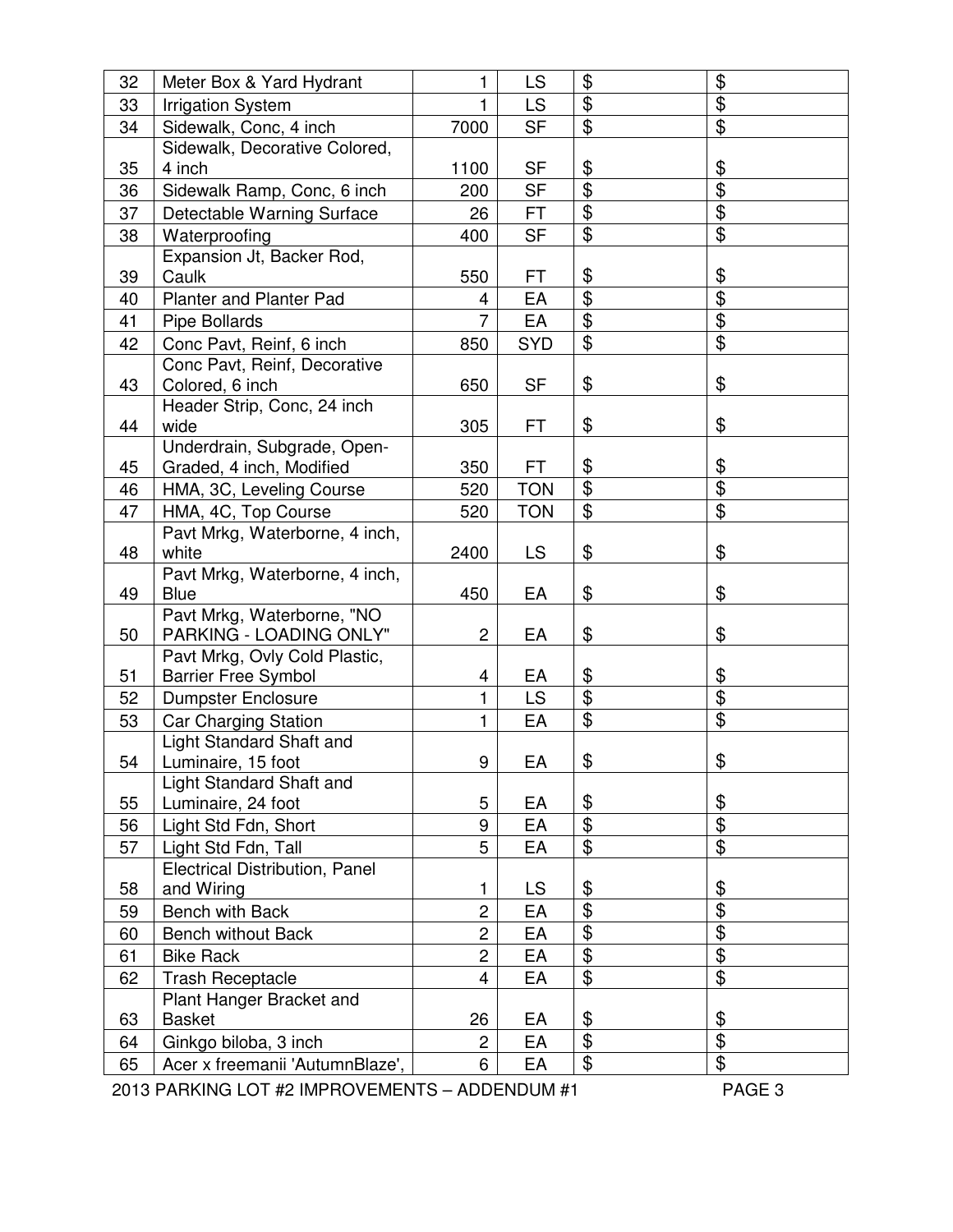|    | 3 inch                          |     |            |                |                |
|----|---------------------------------|-----|------------|----------------|----------------|
|    | Zelkova serrata 'Green Vase', 3 |     |            |                |                |
| 66 | inch                            |     | EA         | \$             | \$             |
|    | Euonymus alatus (Burning        |     |            |                |                |
| 67 | Bush), #5 cont.                 | 15  | EA         | \$             | \$             |
| 68 | Stop Sign                       | 3   | EA         | \$             | \$             |
| 69 | Barrier Free Parking Sign       | 4   | EA         | \$             | \$             |
| 70 | Parking Sign, Owner Provided    | 7   | EA         | \$             | \$             |
| 71 | Restoration, Modified           | 600 | <b>SYD</b> | \$             | \$             |
| 72 | <b>Minor Traffic Devices</b>    |     | LS         | \$             | \$             |
| 73 | Staking (Allowance)             |     | LS         | \$<br>5,000.00 | \$<br>5,000.00 |
| 74 | Testing (Allowance)             |     | LS         | \$<br>6,000.00 | \$<br>6,000.00 |
|    | Preconstruction Audio Video     |     |            |                |                |
| 75 | Recording                       |     | LS         | \$             | \$             |

**TOTAL \$**

 **=============== (figures)**

(written)

demand  $\sim$  /100 Dollars

# **ALTERNATES**

**Alternate #1** – Provide alternate ground level receptacles per Electrical and Lighting Special Provision. The contract of the contract of the contract of the contract of the contract of the contract of the contract of the contract of the contract of the contract of the contract of the contract of the contrac

\_\_\_\_\_\_\_\_\_\_\_\_\_\_\_\_\_\_\_\_\_\_\_\_\_\_\_\_\_\_\_\_\_\_\_\_\_\_\_\_\_\_\_\_\_\_\_\_\_\_\_\_\_\_\_\_\_\_\_\_\_\_\_\_\_\_\_\_\_\_

**Alternate #2** – Remove and dispose of existing HMA and concrete pavement, provide Class II granular fill at varying thickness as required to the underside of the proposed aggregate, and place 8" virgin 22A aggregate.

| 77 | Pavt Rem, HMA                   | 4900 | SYD | ъD | ₼<br>ъD |
|----|---------------------------------|------|-----|----|---------|
| 78 | Subbase, CIP (Class II virgin)  | 1500 | CYD | Œ  | ╓<br>ъĐ |
| 79 | Aggregate Base, 8 inch (virgin) | 4500 | SYD | ۰D | ₼<br>ъD |

|           | <b>TOTAL</b> | \$<br>---------<br>(figures) |
|-----------|--------------|------------------------------|
| (written) |              | and /100 Dollars             |

**Alternate #3** – Mill the existing HMA, remove and dispose of the existing concrete pavement, use the reclaimed millings as fill and subbase at varying thickness as required to the underside of the proposed aggregate base, and place virgin 22A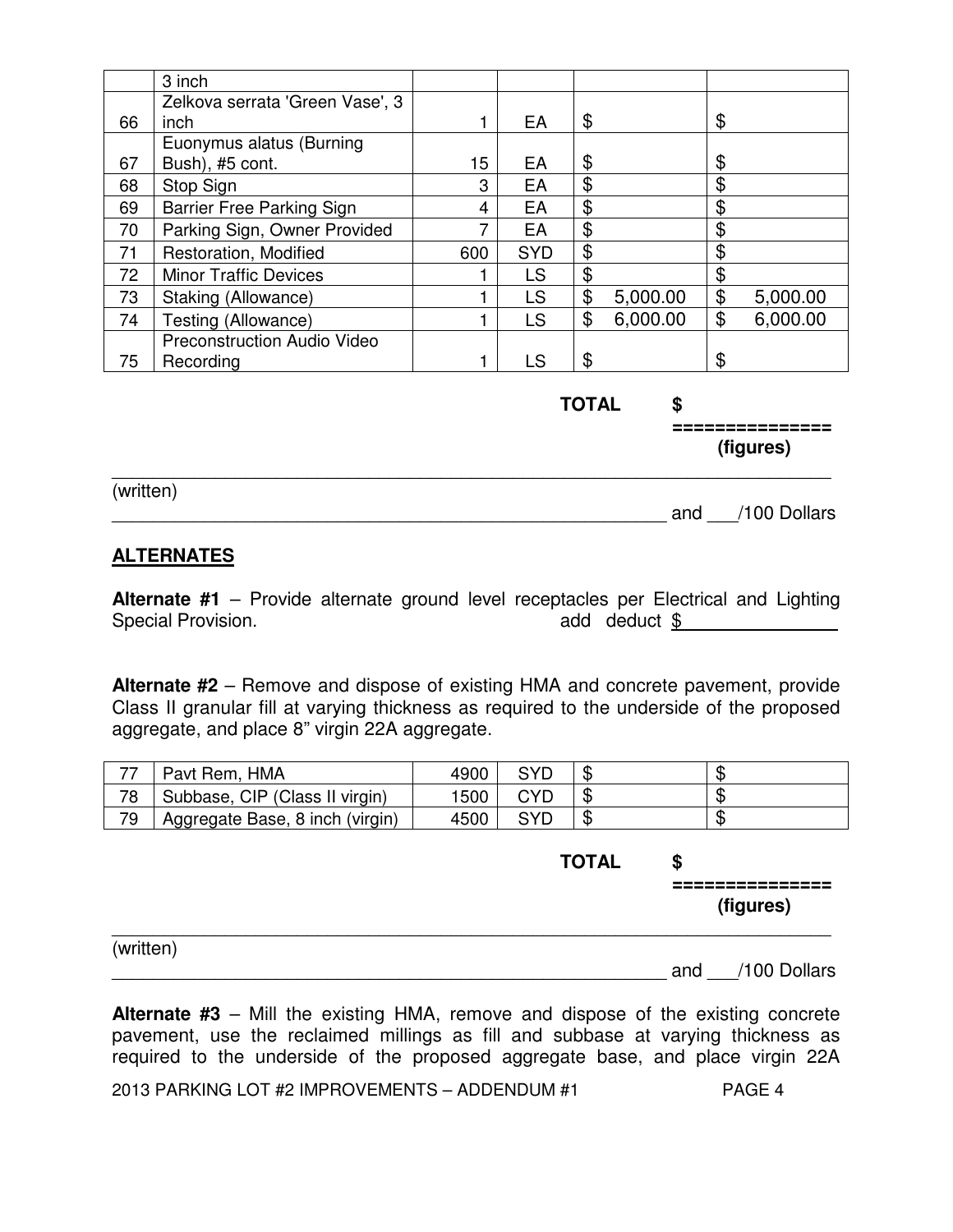aggregate for the aggregate base.

| 80        | Aggregate Base, 8 inch (virgin)        | 4500 | <b>SYD</b> | $\frac{1}{2}$ | $\frac{1}{2}$        |
|-----------|----------------------------------------|------|------------|---------------|----------------------|
|           |                                        |      |            | <b>TOTAL</b>  | \$<br>============== |
|           |                                        |      |            |               | (figures)            |
| (written) |                                        |      |            |               |                      |
|           |                                        |      |            |               |                      |
|           | <b>RESPECTFULLY SUBMITTED:</b>         |      |            |               |                      |
|           |                                        |      |            |               |                      |
|           |                                        |      |            |               |                      |
|           |                                        |      |            |               |                      |
|           |                                        |      |            |               | Date _____________   |
|           |                                        |      |            |               |                      |
|           | EMAIL <b>EXAMPLE AND SERVICE STATE</b> |      |            |               |                      |
|           |                                        |      |            |               |                      |
|           |                                        |      |            |               |                      |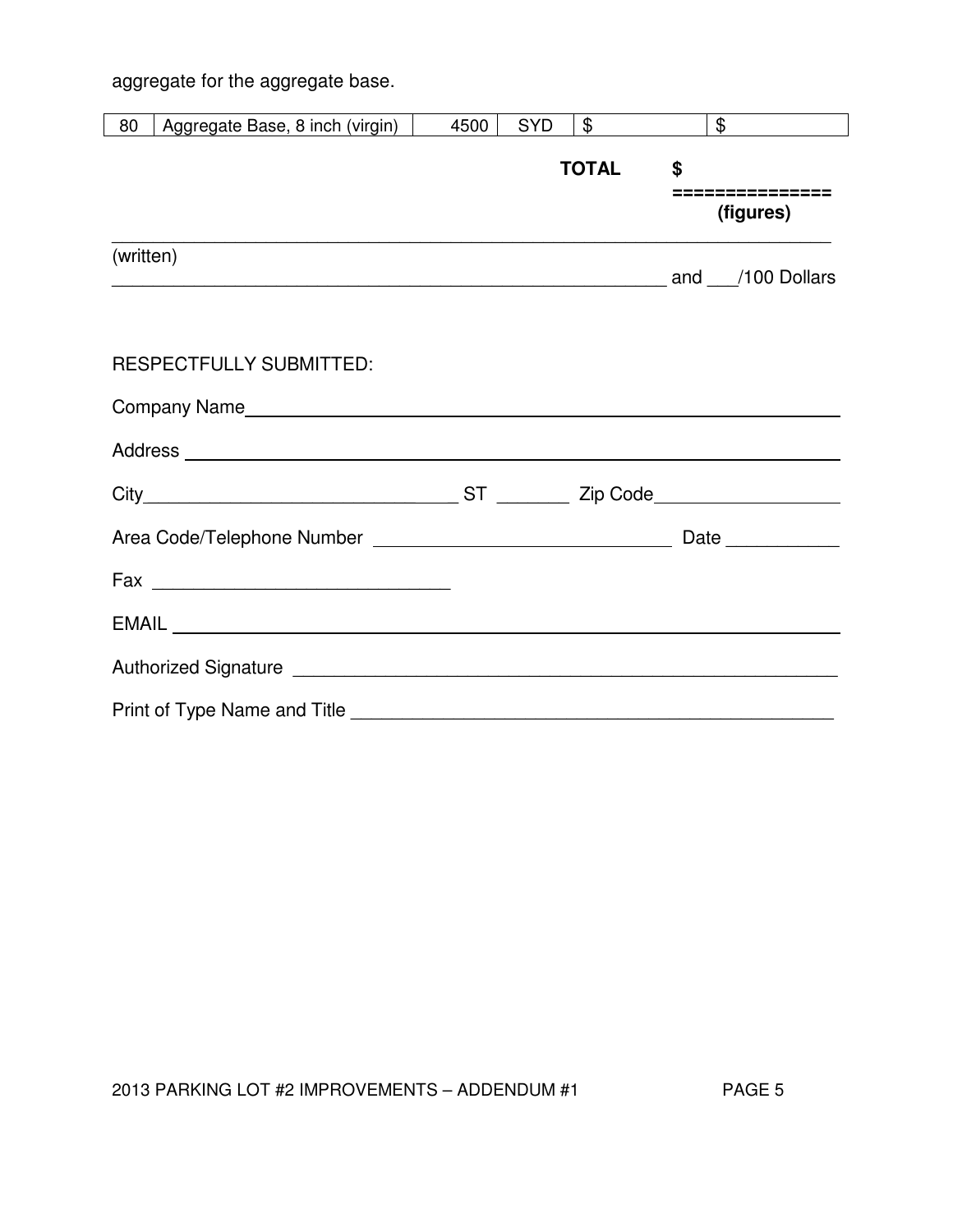# **EXPERIENCE QUESTIONNAIRE**

 To be furnished by Bidder City of Mt. Pleasant, Michigan

**The signatory of this proposal guarantees the truth and accuracy of all statements and of all answers hereinafter made.** 

| & Location | <b>Name of Owner</b> | Name/Address/Phone #<br>of Person in Charge<br>as Reference                 |  | <b>Type</b><br>Οf<br><b>Work</b> | <b>Value</b><br>οf<br><b>Work</b> | Date<br><b>Completed</b>                                                          |
|------------|----------------------|-----------------------------------------------------------------------------|--|----------------------------------|-----------------------------------|-----------------------------------------------------------------------------------|
| 3.         | Name of Firm         | past five years? (NOTE: Fill out each blank completely.)                    |  |                                  |                                   | What projects of a similar nature has your organization contracted for within the |
| 2.         | name?                |                                                                             |  |                                  |                                   | How many years have you been a principal officer of a firm under a different      |
| 1.         | name?                | How many years have you been in business as a contractor under your present |  |                                  |                                   |                                                                                   |

| 1. |  |  |  |
|----|--|--|--|
|    |  |  |  |
| 2. |  |  |  |
|    |  |  |  |
| 3. |  |  |  |
|    |  |  |  |
| 4. |  |  |  |
|    |  |  |  |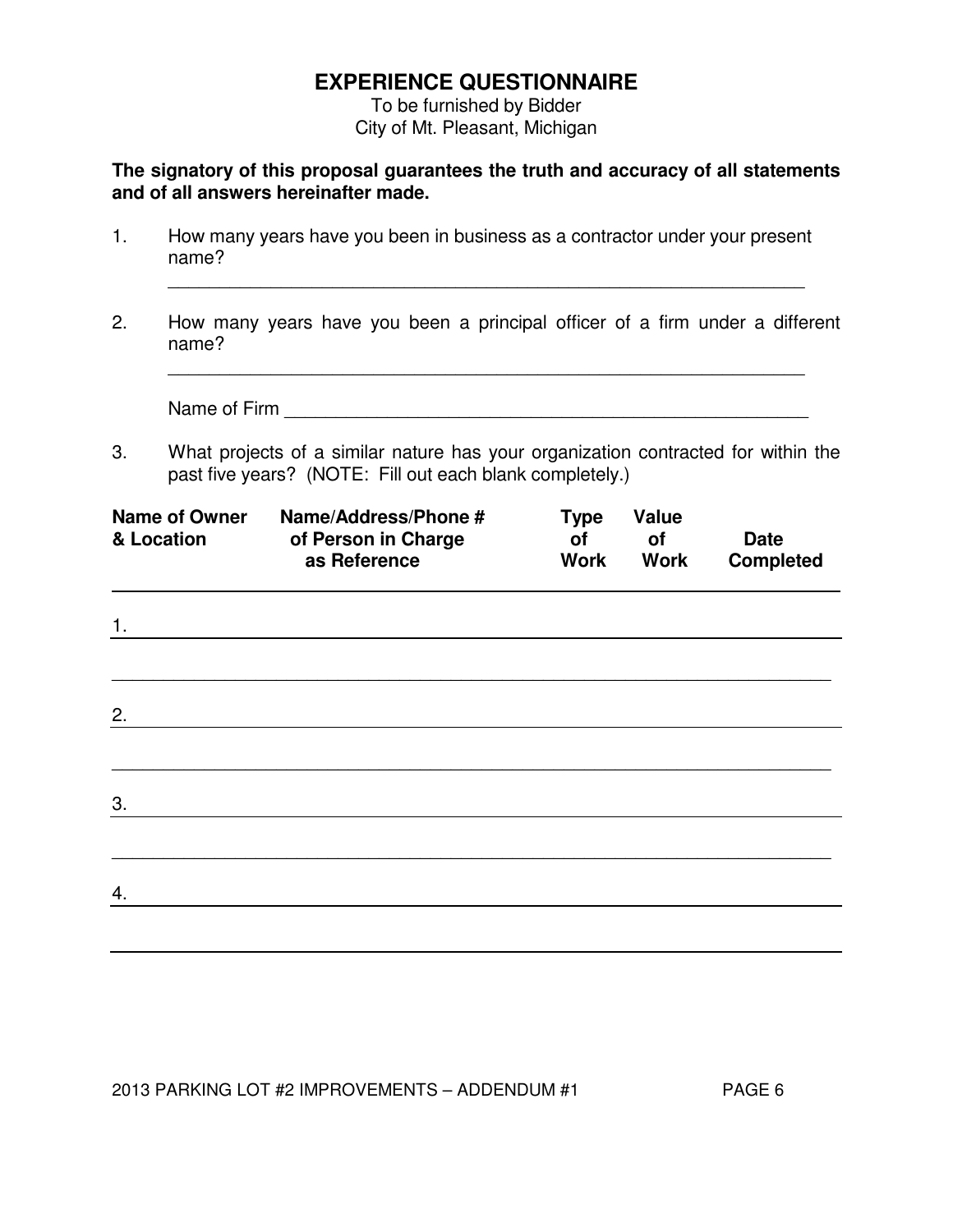# **City of Mt. Pleasant, Michigan SUPPLEMENTAL SPECIFICATIONS**

# **2013 Parking Lot #2 Improvements**

# Construction Specifications

 The work under this contract shall be completed following the 2012 MDOT Standard Specifications for Construction along with the City of Mt. Pleasant 2012 Standard Special Provisions, except as modified herein. This is not a state sponsored project; therefore, the payment of prevailing wages is not a requirement of this contract.

# 1. Time Constraints

 Completion of this project within the time constraints described below is essential. The Contractor shall begin work on the project on April 1, 2013. In the event that weight restrictions make it impossible to start by April 1, 2013, the Contractor shall start no later than April 22, 2013. Contractor has 8 weeks to complete the project from start of construction.

# 2. Construction Phasing

This project will be completed in two phases.

Prior to Phase I starting, the curb and island in the Phase II (western portion) area will need to be removed to two feet below existing grade and filled with sand and topped with 8" of 22A aggregate flush to the existing pavement. This area will also need to be temporarily re-striped for use during Phase I.

As indicated on the plans, the eastern portion of the parking lot will be completed in Phase I, including the entire dumpster and equipment enclosure, top course of HMA, and final striping of the parking spaces.

The existing sidewalk adjacent to the buildings will remain in place until the parking area of Phase I is complete. The existing sidewalk must be removed and the new sidewalk placed within a 1 week period.

After completion of Phase I, Phase II can commence in a similar manner.

Mosher Street must be complete, cleaned, and open to traffic for Le Tour de Mont Pleasant bicycle race from 6/7/13 to 6/9/13.

### 3. Holidays

 No work is to be scheduled by the contractor on Sundays, nor on the following holidays or holiday weekends:

Memorial Weekend 5/25/2012 to 5/28/2012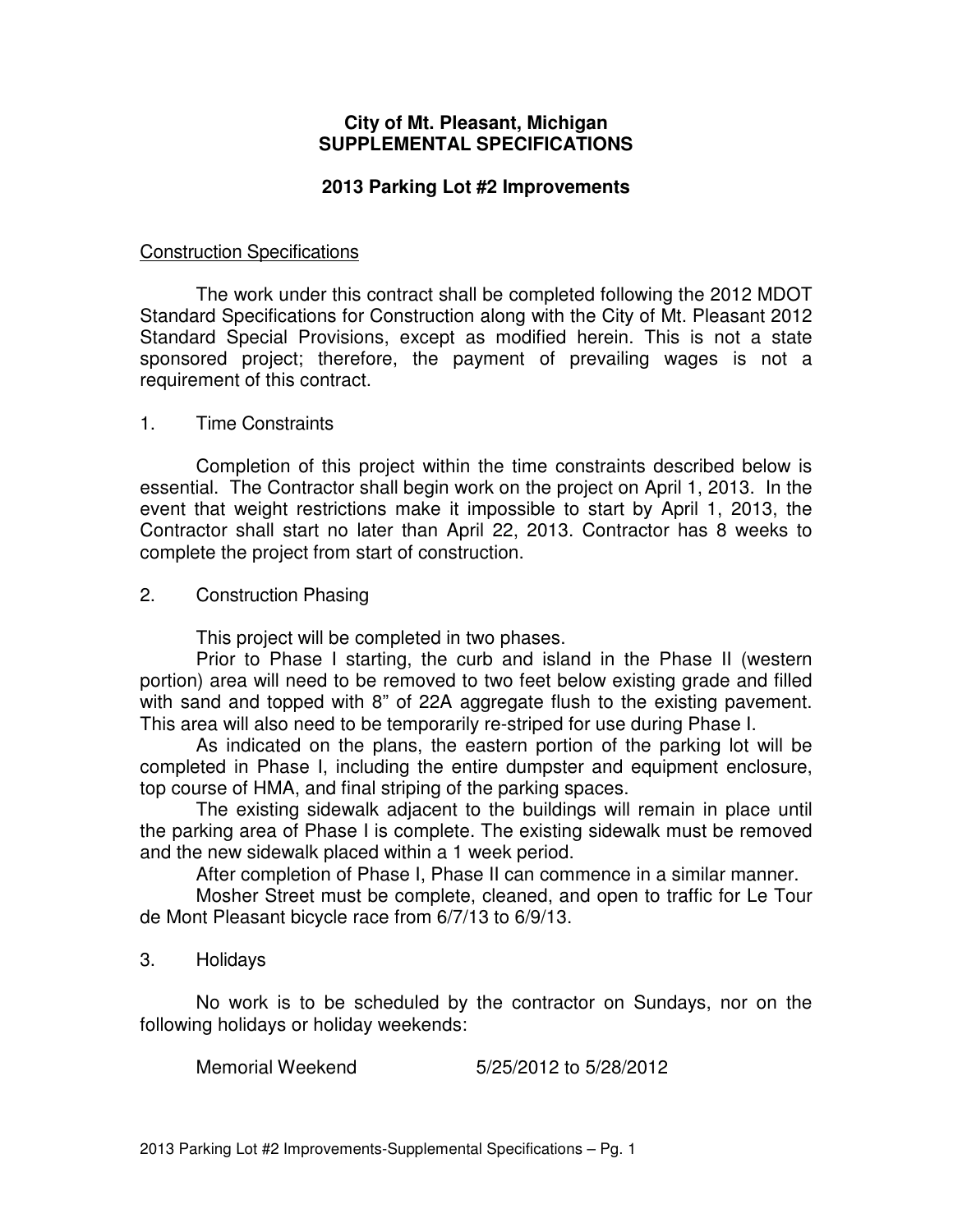# 4. Access

Access to driveways for local residents, schools, and businesses shall be maintained and available for use. All driveways shall be opened by the contractor when the contractor is not working, including all evenings, Sundays, and holidays, except as approved in writing by the inspector and with written notification to the residents/owners.

# 5. Refuse and Recyclable Collection

The Contractor shall schedule the work to allow and provide access for refuse and recycling contractors to provide their services to the businesses. If the refuse and recycling contractors are unable to collect materials due to construction operations, then the construction contractor shall collect and dispose of the refuse and collect and deliver the recyclable material to the Material Recovery Facility (MRF) on River Road at no cost to the City. It is the responsibility of the construction contractor to contact the refuse and recycling contractors to coordinate operations.

# 6. Audio-Video Recording

An aboveground audio-video recording of the construction area along and adjacent to the project meeting the requirements of the Special Provision for Preconstruction Audio-Video Recording is required. Deliver to DPW prior to mobilization.

# 7. Location Verification

The Contractor shall excavate, as the Contractor deems necessary, or at the direction of the Engineer, all points of the pipe connection or reconnection to verify the material, condition, location, alignment, and elevation prior to setting of manholes, valves, tees, or bends. The cost of this work and the temporary and permanent restoration thereof shall be included in the various unit prices for the project.

# 8. Concrete Removal

Sidewalk, concrete drives, and curb and gutter removal shall be to existing construction joints. Unbroken joints shall be saw cut prior to removal. If a saw cut can be made where the remaining section is undisturbed, unbroken or unjointed, and is five feet (5') in length at its least direction, then removal may be to that point.

### 9. Demolition Vibration

Efforts shall be made to minimize excessive vibration in the course of concrete removal due to the proximity and age of the existing buildings adjacent to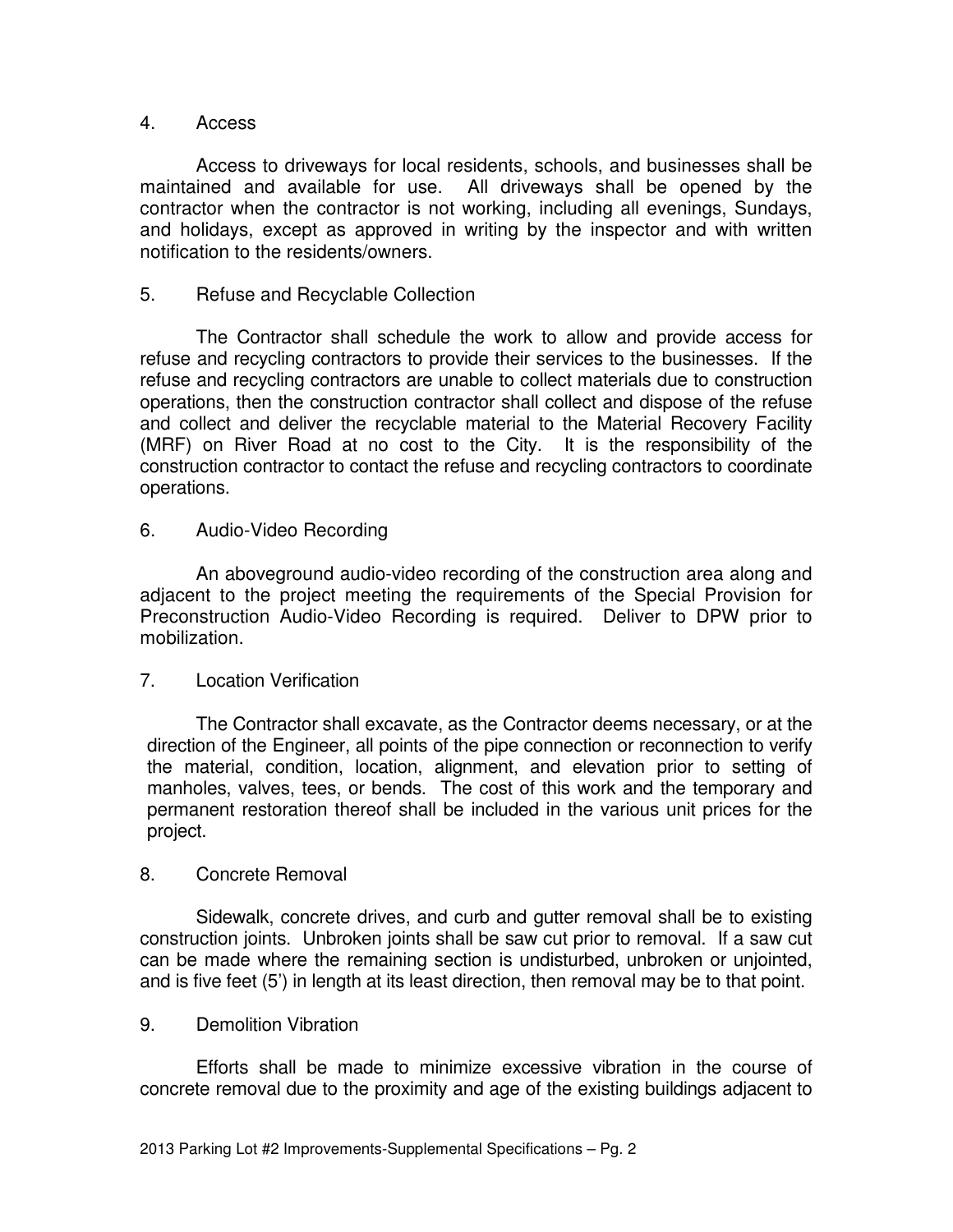the project. The City may employ vibration monitoring to track and record the amount of vibration created during the project.

# 10. Excavated Material

 All excavated material, concrete, asphalt, broken pipe, and other material shall become the property of the Contractor for disposal, except as noted.

# 11. Tree Protection and Preservation

The Contractor shall protect and preserve trees within the construction area. If the Contractor causes tree damage resulting from non-compliance with the tree crossing detail, or if excessive damage occurs to the trunk or main limbs of a tree, the Contractor shall pay for the damages to the tree. The value of the tree shall be the amount appraised by the City's tree consultant. The Contractor shall also pay for the cost of removal in the event the damaged tree must be removed within a two-year period.

### 12. Truck Route Streets

The Contractor shall not allow any trucks, or equipment associated with this project to be driven on non-truck route City streets. The Contractor shall ensure that all trucks and equipment associated with the project travel only on streets identified as truck route streets on the Truck Route Map in the construction specification details. If any of the Contractors, the Contractors' subs, and/or suppliers, are seen driving on other City streets, the Contractor shall be required to pay for resurfacing the street with a polymer-modified asphalt approved by the City at a rate of application determined by the City.

### 13. Utility Location

The Contractor shall expose all existing utilities and services that will be crossed by proposed pipe. Utility locations and elevations, as shown on the plans, are approximations and shall be verified by the Contractor prior to beginning any work. The Contractor is required to call the MISS DIG system as noted in the Standard Construction Specifications.

### 14. Soil Borings

Should a bidder desire to make additional soil borings within the parking lot, the Contractor making the borings shall first obtain a permit from Public Works. Insurance meeting the requirements of the City of Mt. Pleasant is required. The soil boring permit fee is \$25.00 per hole, and will be refunded if the results of the soil boring in the form of a soil-boring log are submitted to the City Engineer within one week after the close of bidding.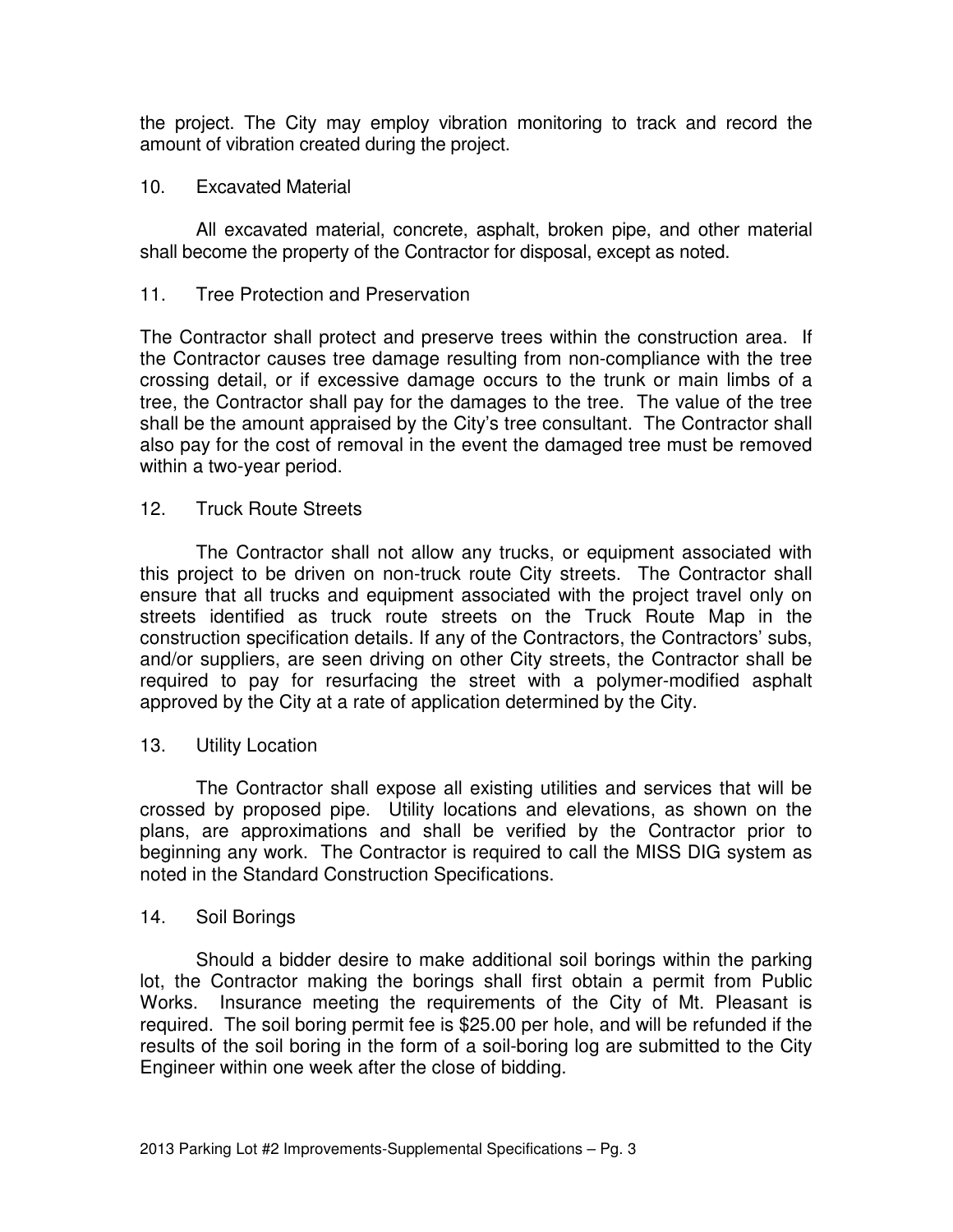### 15. Insurance

The contractor shall carry insurance that will provide for the full replacement cost of any property that is damaged during the project. The contractor shall also pay the immediate costs of the homeowner/resident in the event an incident occurs, while waiting for the insurance company to make compensation. Immediate costs include but are not limited to: Hotel/Motel bills and meals if the building is unusable, costs for basic necessities such as beds or clothes in the event they are damaged.

### 16. Project Meetings

The contractor shall attend weekly progress meetings with the Engineer to provide updates on the project, the schedule of work for the following week, and to resolve outstanding issues.

### 17. Pre-Bid Meeting

There will be a mandatory pre-bid meeting on. This meeting will take place in the City Commission Chambers at City Hall, 320 W. Broadway Street, at The intent of the meeting will be to answer questions about the project and about the administration of the project.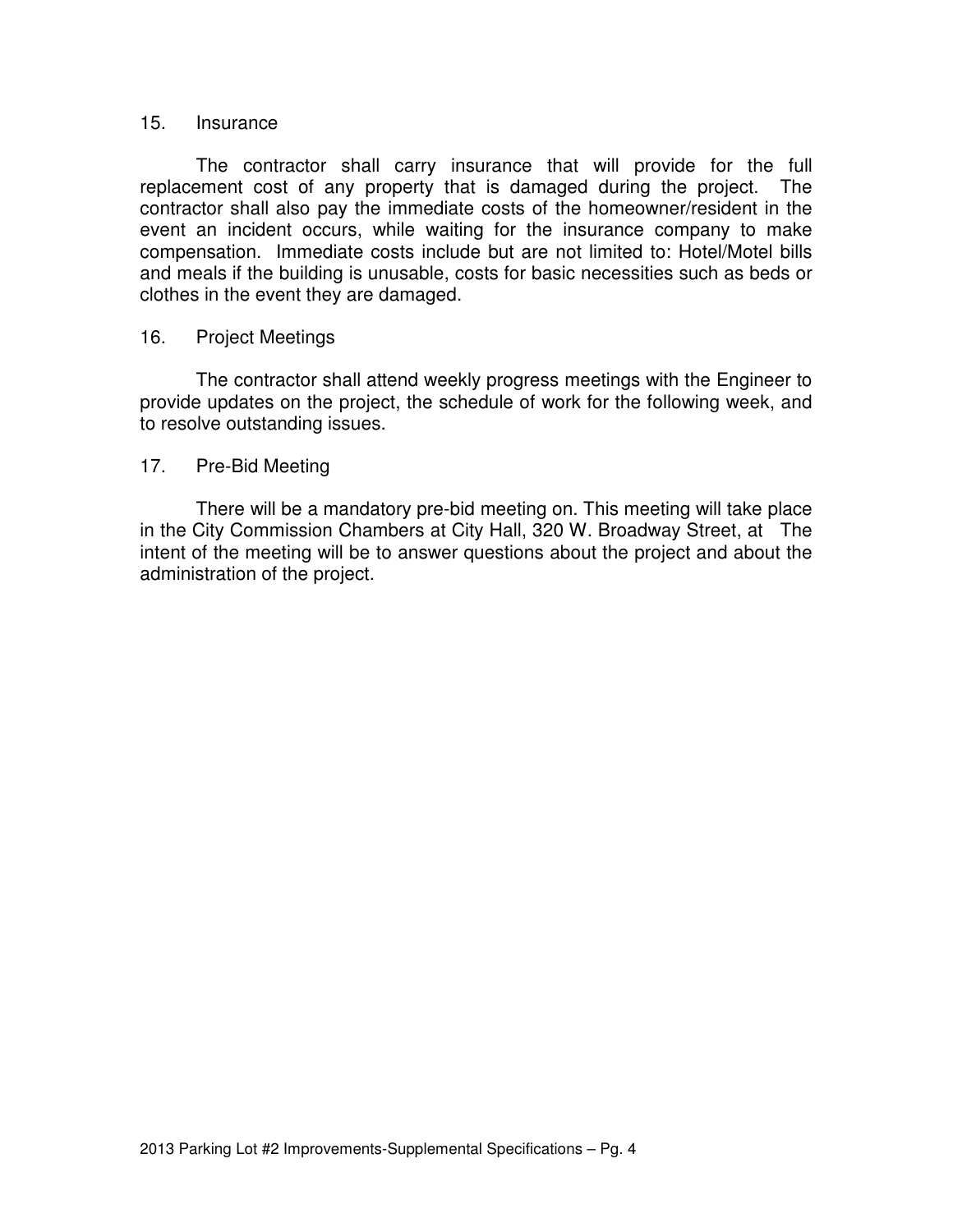# SPECIAL PROVISION FOR **DECORATIVE CONCRETE PAVEMENT, SIDEWALK, AND HEADER STRIP**

City of MtPleasant 1 of 1 and 29, 2013

**A) Description.** This work consists of constructing decorative colored concrete sidewalks, pavements, and header strips and decorative finished sidewalks at the locations specified on the plans. Complete this work in accordance with the standard specifications, except as modified in the details on the plans and in this special provision.

1. **Submittals:** Submit a plan showing the types and locations of joints, reinforcement, and sequence of construction. Submit a report detailing the concrete mix designs to be used, including manufacturers and/or suppliers of mixture components. Submit technical data sheets for a single manufacturer's complete system for products and/or materials including admixtures, colorants, curing compounds, decorative concrete sealer, dry-shake finish materials, imprinting tools, and any other products requested by the Engineer. Submit Test Data Certification with test results conducted by an independent testing laboratory within the past 24 months reporting that the coloring pigment conforms to the general requirements of ASTM C 979. Obtain approval from the Engineer prior to beginning work.

2. **Certification:** Provide proof of Michigan Concrete Association (MCA) Decorative Concrete Certification, or proven equivalent manufacturer training and certification for placing decorative concrete, to the Engineer

- **B) Materials.** Provide materials for the sidewalks in accordance with subsection 803.02 and for the pavements and header strips in accordance with subsection 602.02 of the Standard Specifications for Construction, except as modified herein. Provide material for an aggregate base course under the header strips in accordance with subsection 302.02 of the Standard Specifications for Construction. Provide detectable warning surfaces meeting the requirements of subsection 803.02.B of the Standard Specifications for Construction.
	- 1. Use a single manufacturer's complete system for products and/or materials.

a. Concrete Colorant. Use complete pigment system including integral colorants, and/or release hardeners from one of the following manufacturers, or other sources as approved by the Engineer.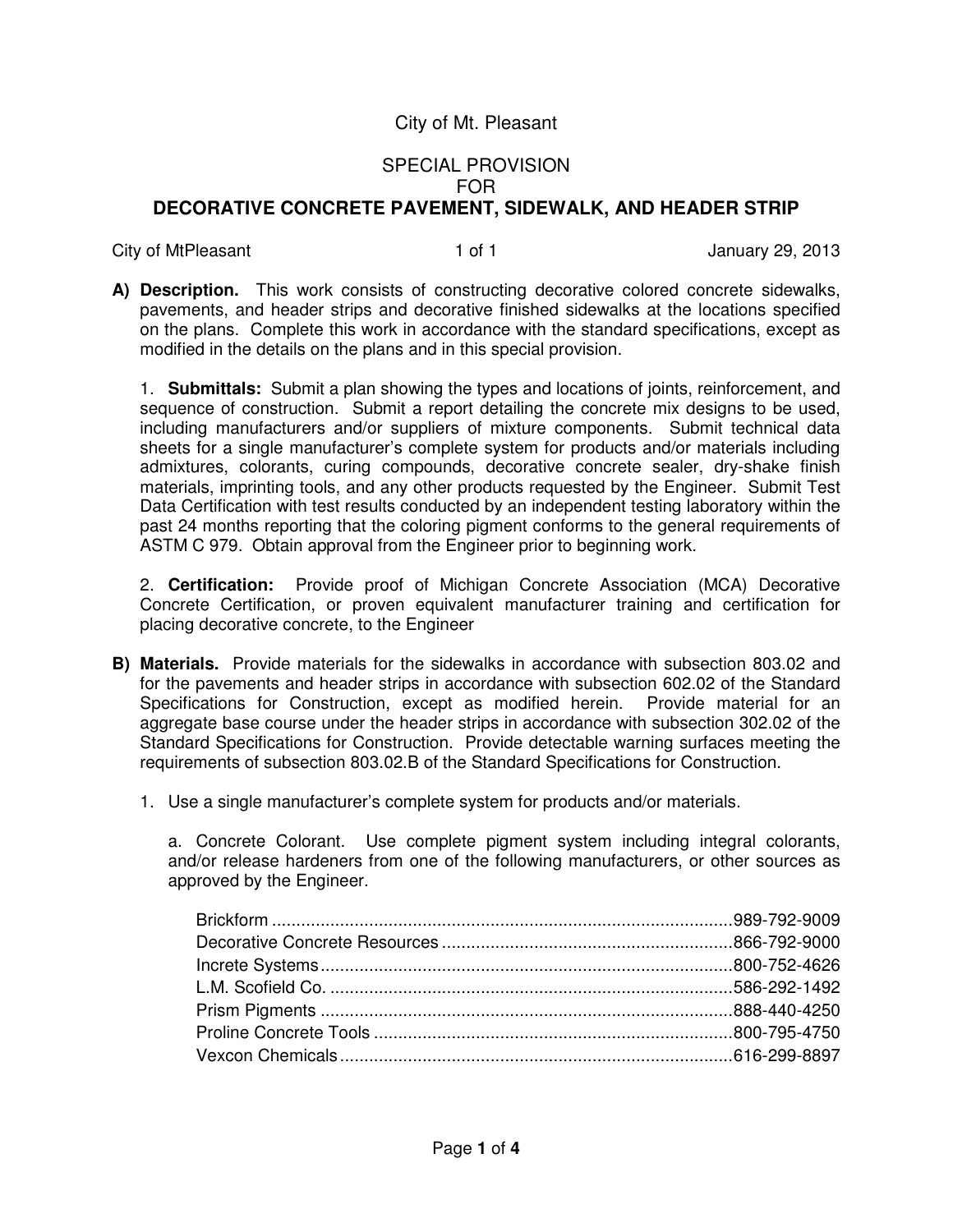I. Concrete Integral Color (full depth). Use a Terra Cotta and Quarry Red, or approved equal, pre-weighed and packaged coloring pigment in either powder, granular, or liquid form. Ensure that materials comply with ASTM C 979 standards for integrally colored concrete.

b. Curing Compound. Do not use standard curing compounds on decorative concrete. Instead use a surface sealer as listed in section d.3 of this special provision.

c. Stamp Mats. Use semirigid polyurethane mats with projecting textured and ridged underside capable of imprinting texture and joint patterns on plastic concrete. Pattern is to match the existing stamped concrete at the adjacent round-about. Stamp mat is to become property of the City after the construction is complete.

d. Surface Sealer. Use a Type I, Class A solvent acrylic sealer conforming to the requirements of ASTM C 1315 from the approved list below, or other as approved by the Engineer.

- I. Brickform.
	- Safety-Seal MS-5.
- II. Vexcon Chemicals.
	- Certi-Vex AC 1315 solvent base sealer.
	- Certi-Vex Gloss Sealer FT solvent base sealer.
- e. Slip resistant additive. Mix slip resistant additive with the sealer according to the manufacturer's recommendations.
	- I. Increte
		- Shur-Grip.
	- II. Vexcon Chemicals
		- Certi-Vex Grip.
	- III. H & C
		- SharkGrip.

# **C) Construction**

1. **Equipment.** Use tools capable of producing the light broom finish pattern(s) shown on the plans and/or as required by the Engineer.

2. **Field-Constructed Mock-up.** Prior to installation of colored concrete and/or textured concrete work, construct mock-up panels in place to verify color and texture selections and processes for qualities of appearance, materials, and construction. Build mock-ups to comply with the following requirements:

a. Size. Cast a minimum 8 foot by 8 foot mock-up to demonstrate typical joints, surface finish, texture, color, and standard of workmanship.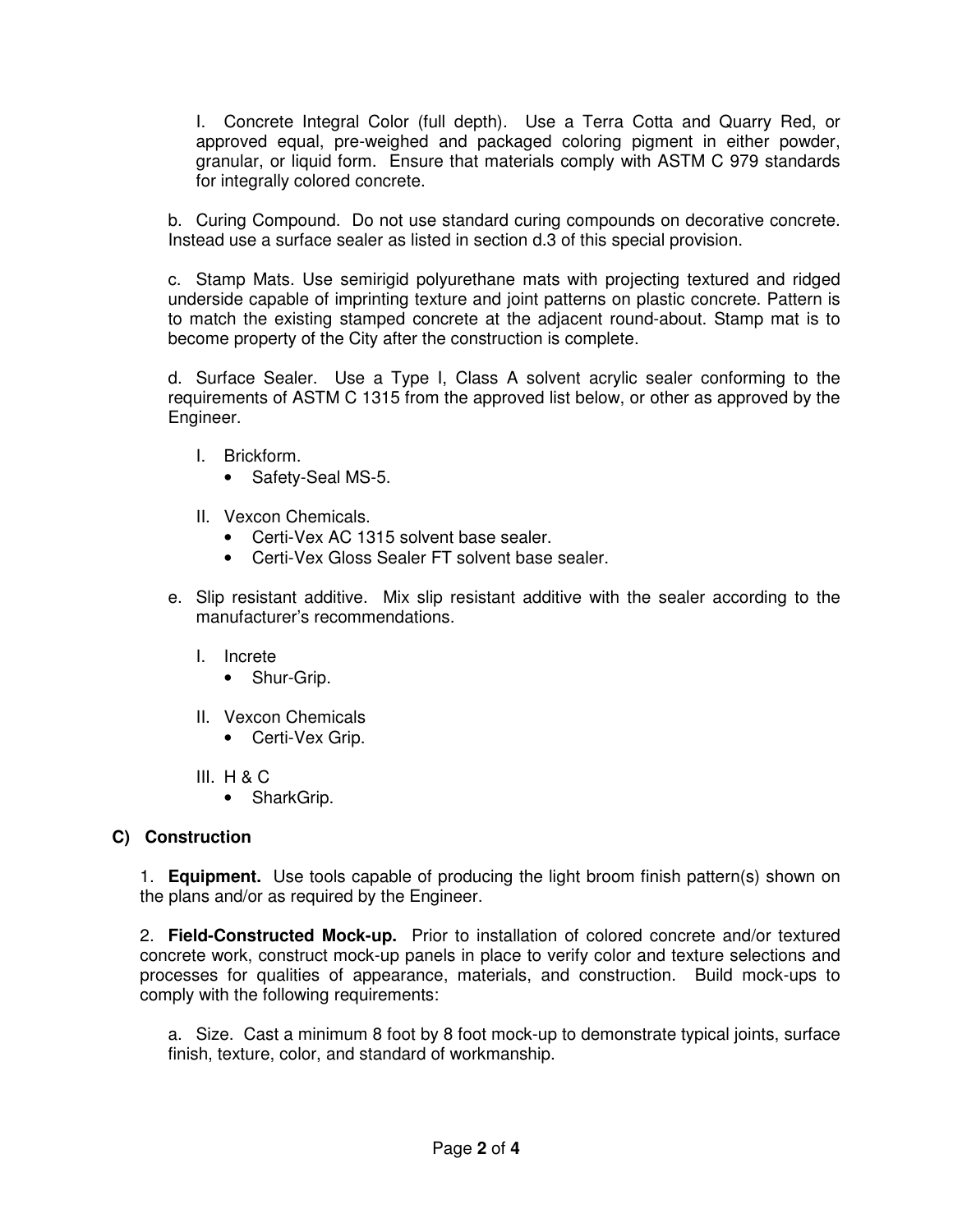b. Acceptance. If Engineer determines that mock-up does not meet requirements, demolish and remove it from the site, and cast another until the mock-up is accepted. All costs associated with mock-ups in addition to the first will be borne by the Contractor.

c. Use. Keep accepted mock-up undisturbed during construction as a standard for comparison to completed work. Undamaged mock-up may be incorporated into the work or demolished and removed from the site when directed by the Engineer.

3. **Construction.** Construct sidewalks in accordance with subsection 803.03 of the Standard Specifications for Construction and Standard Plans R-28 and R-29 Series, except as modified in this special provision and the details on the plans. Construct the pavements and header strips in accordance with subsection 602.03 of the Standard Specifications for Construction and applicable standard plans, except as modified in this special provision and the details on the plans. Construct an aggregate base course under the header strips in accordance with subsection 302.03 of the Standard Specifications for Construction and the details on the plans. Install detectable warning surface according to the manufacturer's instructions and Standard Plan R-28 Series.

a. Preparation. Carefully lay out the locations of forms and joints, taking into consideration the orientation of the pattern as shown on the plans, intended aesthetics, and construction sequence.

b. Integral Color. Comply with the color manufacturer's published recommendations and instructions for mix designs, admixtures, concrete temperature, mixing, installing, finishing, and curing. Coordinate stamped colored concrete to ensure consistency in color, texture, and quality.

c. Pattern. Comply with MCA practices. Lay out to proper alignment and tool to a consistent depth while concrete is plastic. Do not allow the surface to crust over or harden before finishing pattern.

d. Mat Stamping. After floating and while concrete is plastic, apply mat-stamped finish. Apply liquid release agent to the concrete surface and the stamp mat. Uniformly mist surface of concrete at a rate of 5 gal/1000 sq ft. After application of release agent, accurately align and place stamp mats in sequence. Uniformly load mats and press into concrete to produce required imprint pattern and depth of imprint on concrete surface. Gently remove stamp mats. Hand stamp edges and surfaces unable to be imprinted by stamp mats. Remove residual release agent according to manufacturer's written instructions, but no fewer than three days after stamping concrete. High-pressure-wash surface and joint patterns, taking care not to damage stamped concrete. Control, collect, and legally dispose of runoff.

e. Acid Washing. Acid washing of decorative surface may be required to achieve the desired finish as directed by the Engineer. A minimum of 36 hours after placement, apply a solution of 1 part muriatic acid to 30 parts potable water to the surface of the pavement and lightly scrub with a straw broom. Wash the surface until proper color has been achieved and then flush thoroughly.

f. Sealing Decorative Surface. Seal the surface with approved sealer according to the manufacturer's recommendations. Refer to section d.3. of this special provision for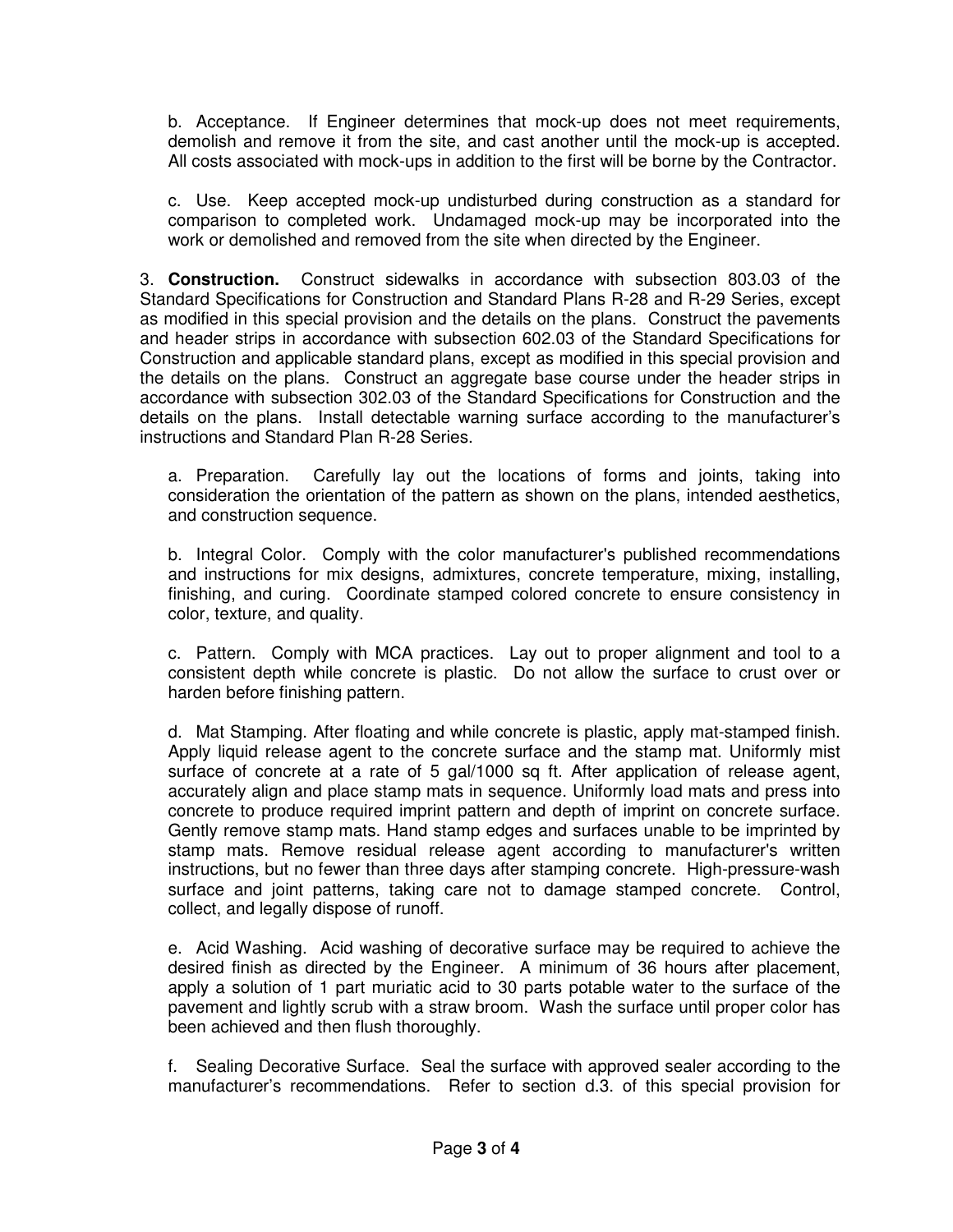approved products and to the manufacturer's technical data sheets for proper installation procedures, including moisture content restrictions at time of application.

# **D) Measurement and Payment**

The completed work, as described, will be measured and paid for at the contract unit price using the following pay items:

# **Contract Item (Pay Item)** Pay Unit

| Concrete Pavt, Reinf, Decorative Colored, 6 inchSquare Foot |  |
|-------------------------------------------------------------|--|
|                                                             |  |
|                                                             |  |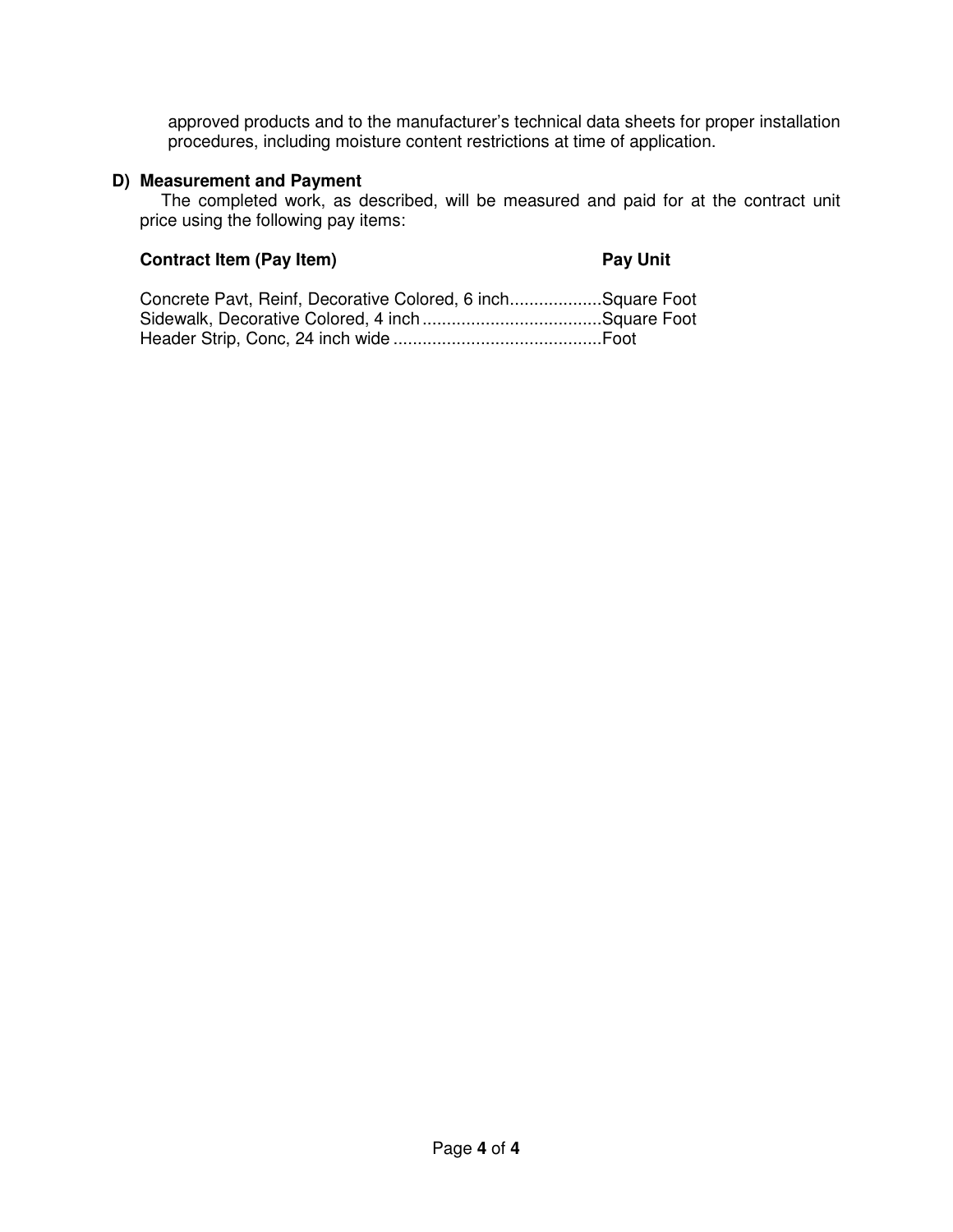# SPECIAL PROVISION FOR **WATER SYSTEM MATERIALS AND CONSTRUCTION**

City of MtPleasant 1 of 1 animal control 1 of 1 animal control of 1 animal control 1 of 1

### **A) Description**

The Contractor shall furnish all labor, equipment, and materials to completely construct, test, and place in operation, the water system as shown on the drawings and specified herein.

### **B) Materials**

1) Water Services

Allowable sizes are one inch, two inch, four inch  $(1", 1\frac{1}{2}; 2", 4")$ , or as specified for mains. Service saddles are required at each service connection on water main.

- i) Type K annealed seamless copper tubing conforming to ASTM B-88.
- ii) Two inch (2") shall be copper tube size, polyethylene (PE) water service pipe meeting AWWA C901 specifications. Markings on the pipe shall be AWWA C901, PE 3406, ASTM D-2737, dimension ratio SDR-9 brand name, date of manufacture, nominal size, sizing type (i.e., copper tube Size (CTS)), pressure rating 160 PSI at 73 1/2oF temperature, seal or (mark) of accuracy.
- 2) Service Fittings
	- i) Unions will not be allowed between corporation stop and the curb stop. New services and the repair of existing services shall be made so that there will be a continuous, unbroken pipe between the corporation stop and the curb stop.
	- ii) Service Saddles Double-strap bronze or brass parts, AWWA CC threads. For PVC C900 pipe, use Ford S90 or approved equivalent.
	- iii) Brass Corporation Stops [With CC (AWWA) threads
		- (1) Ford two inch (2") F600 for copper pipe or FB 1000-G for CTS PE pipe; Mueller – two inch (2") H15000 for copper pipe or H-15008 for CTS PE pipe or approved equivalent.
	- iv) Brass Curb Stops two inch (2") Minneapolis pattern required.
		- (1) Ford Z22-777M, Mueller P25155 or approved equivalent. Polyethylene pipe will require a Ford C 06-44 adapter or equal.
	- v) Curb Stop Boxes six feet (6') burial two inch (2") Minneapolis tapped base with 1- 1/4 inch upper section riser with pentagon brass nut in cap. Mueller H10300, Ford type PL or approved equivalent.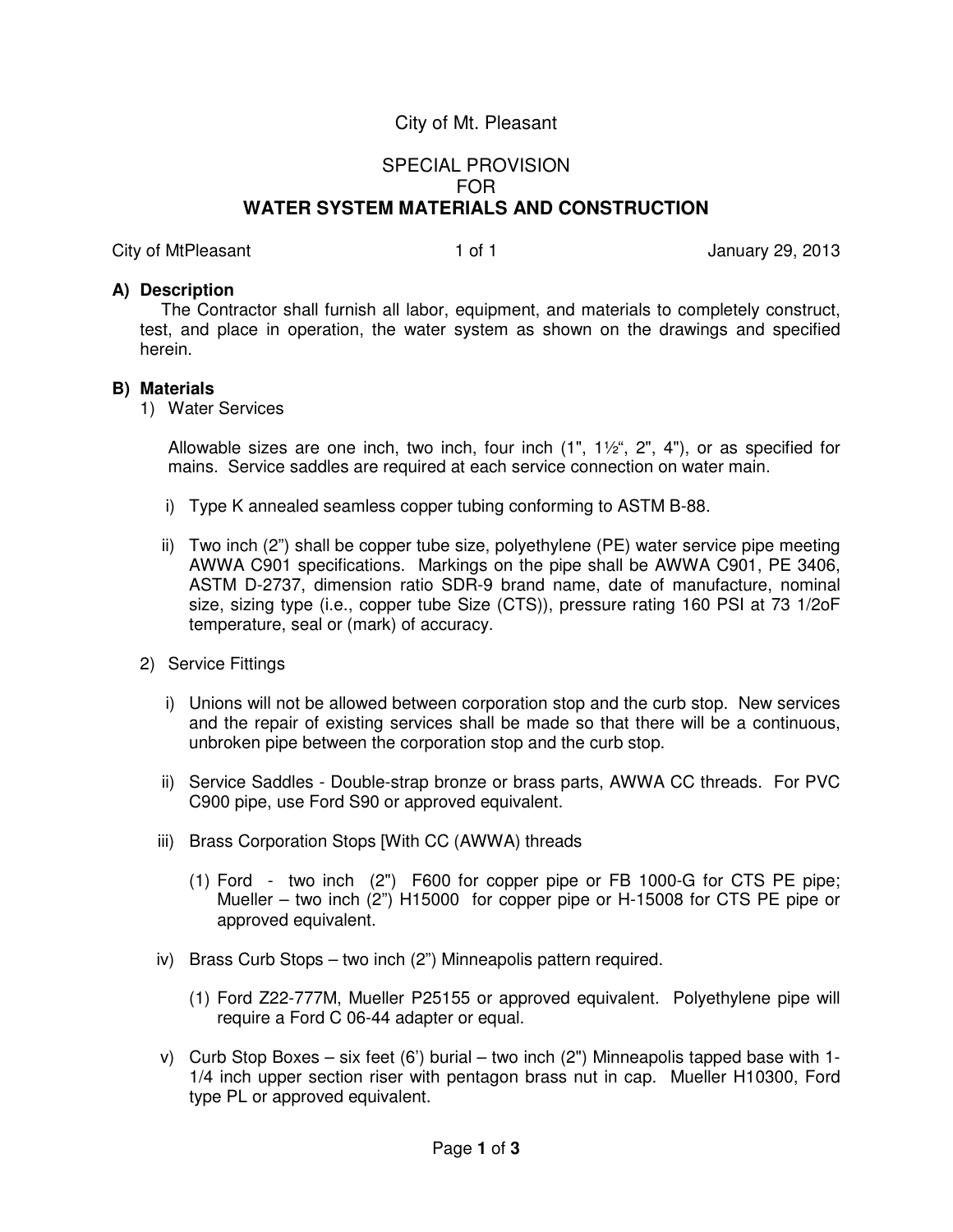- vi) Meter Box Yokebox to be poured into slab (1) Ford Long Yokebox for 1" Meter: Model LYLBB144-444 or approved equal.
- vii) Yard Hydrant
	- (1) Woodford Model R34 Freezeless Yard Hydrant 2 foot bury depth or approved equal.

## **C) Construction**

- 1) Water Service Connection
	- i) Water service materials must meet City specifications and be two inch (2") in size, unless specified otherwise.
	- ii) Each service will consist of a saddle, corporation, piping, curb stop, and curb box.
	- iii) Depth shall be a minimum of six feet (6') and a maximum of seven feet (7') of cover to the finished grade of the project or development.
	- iv) Curb boxes shall be adjusted to finished grade.
	- v) Curb boxes shall be fully screwed onto the curb stop valve.
	- vi) Pipe must be beveled and lubricated with an approved lubricant for use on potable water systems.
	- vii) Curb stops are to be installed so that the key top is parallel to curb, or proposed curb, when in the off position. (i.e. Flow is to be perpendicular to curb.) Curb boxes installed in concrete or bituminous areas shall be separated from the concrete of bituminous by the use of a length of four inches (4") PVC pipe.
- viii) The Contractor will check to see if existing curb stop is in the on or off position and leave new curb stop in same position. No curb stop valve will be turned on unless there is someone in the building to ensure there are no leaks.
- ix) Water services, if extended past the curb stop, shall be extended straight for a minimum of six feet (6') or past the right-of-way line perpendicular to the curb or proposed curbline.
- x) Services are to be flushed prior to backfilling.
- xi) Taps are to be on the service side of the main.
- xii) Taps shall be horizontal to five degrees above horizontal.
- xiii) Cookies must be given to the inspector at the time of tap.
- xiv) There will be no taps fees
- 2) Live Taps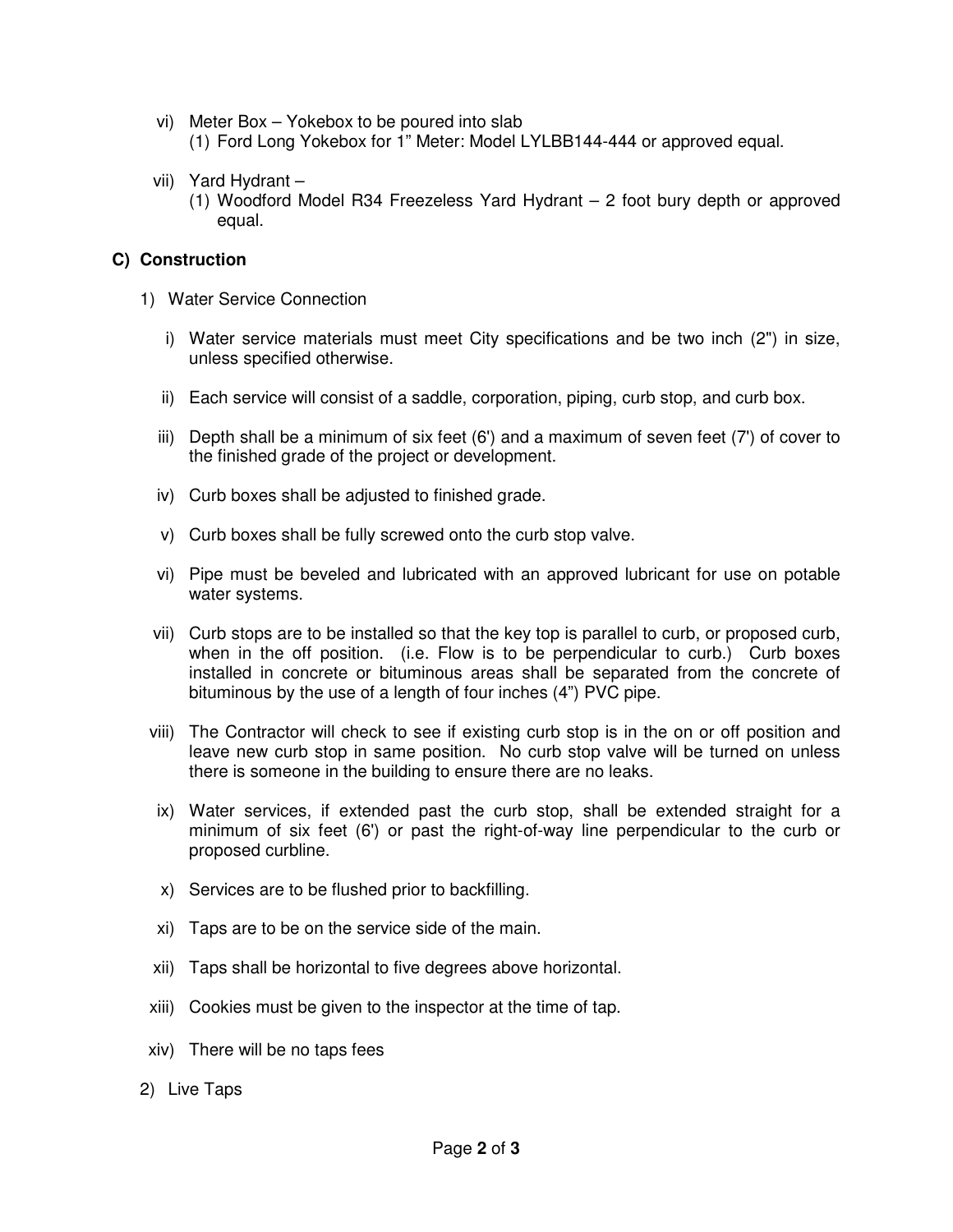All service taps shall be made live taps, including chlorination and testing taps.

# **D) Measurement and Payment**

- 1) Water Service, \_\_\_\_inch
	- i) Description

The work of Water Service, \_\_\_inch, shall consist of excavation, furnishing and placement of sand backfill, removal of surplus excavated material, tapping the main, furnishing and installation of service clamp or saddle, corporation stops, curb stops, curb boxes, service pipe, and fittings to connect to existing service pipe, in accordance with the Specifications. The water service pipe shall be directionally drilled in its entirety.

ii) Method of Measurement and Basis of Payment

Water Service, \_\_\_\_inch, shall be paid for by the unit each, and shall include tapping the main, furnishing and installation of service clamp or saddle, corporation stops, curb stops, curb boxes, service pipe, and fittings to connect to existing service pipe, in accordance with the Specifications.

- 1) Meter Box and Yard Hydrant
	- i) The work of Meter Box and Yard Hydrant includes all labor, material and equipment required to install the meter box and yard hydrant and associated piping.

# **Contract Item (Pay Item)** Pay Unit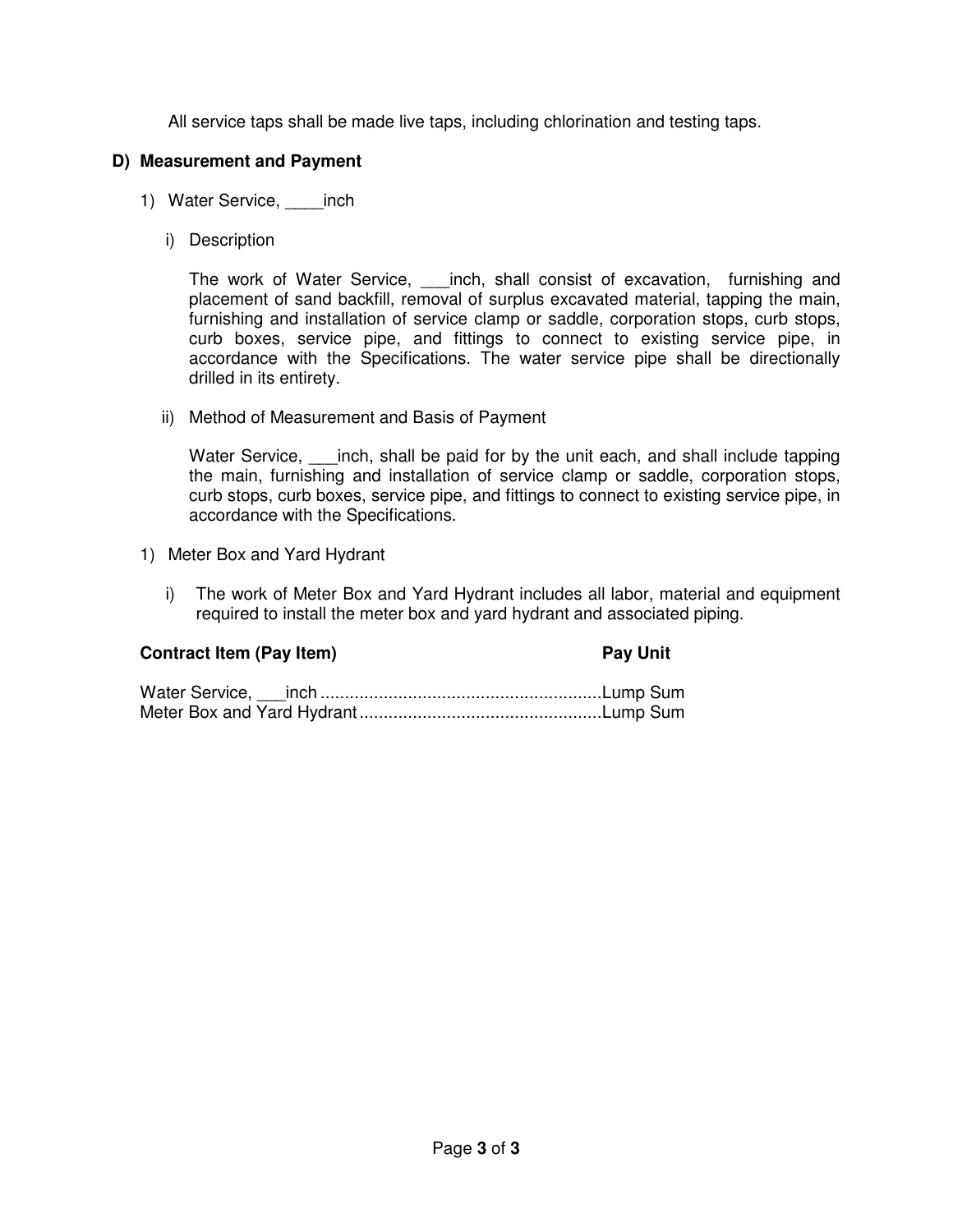# SPECIAL PROVISION FOR **CONCRETE PAVT, REM, SPECIAL**

City of MtPleasant 1 of 1 animal control 1 of 1 animal control of 1 animal control 1 of 1

### **A) Description**

Remove Concrete Pavt, Rem, Special according to Section 204 of the 2012 Standard Specifications for Construction and this special provision. This Special Provision is intended to cover the removal of the concrete pavement below the existing asphalt paving as indicated on the boring logs.

### **B) Materials**

Not used.

### **C) Construction**

Remove concrete pavement in its entirety in accordance with the requirements of subsection 204.03.A.1 and Section 204.03 of the Michigan 2012 Standard Specifications for Construction.

Efforts shall be made to minimize excessive vibration in the course of concrete removal due to the proximity and age of the existing buildings adjacent to the project. The City may employ vibration monitoring to track and record the amount of vibration created during the project.

### **D) Measurement and Payment**

The complete work as measured for Concrete Pavt, Rem, Special will be paid for at the contract unit price for the following contract pay items and includes all material, equipment, and labor to complete this item. The pay unit will be based upon field measured quantities in place, prior to breaking of concrete.

### **Contract Item (Pay Item)** Pay Unit

Concrete Pavt, Rem, Special ................................................. CYD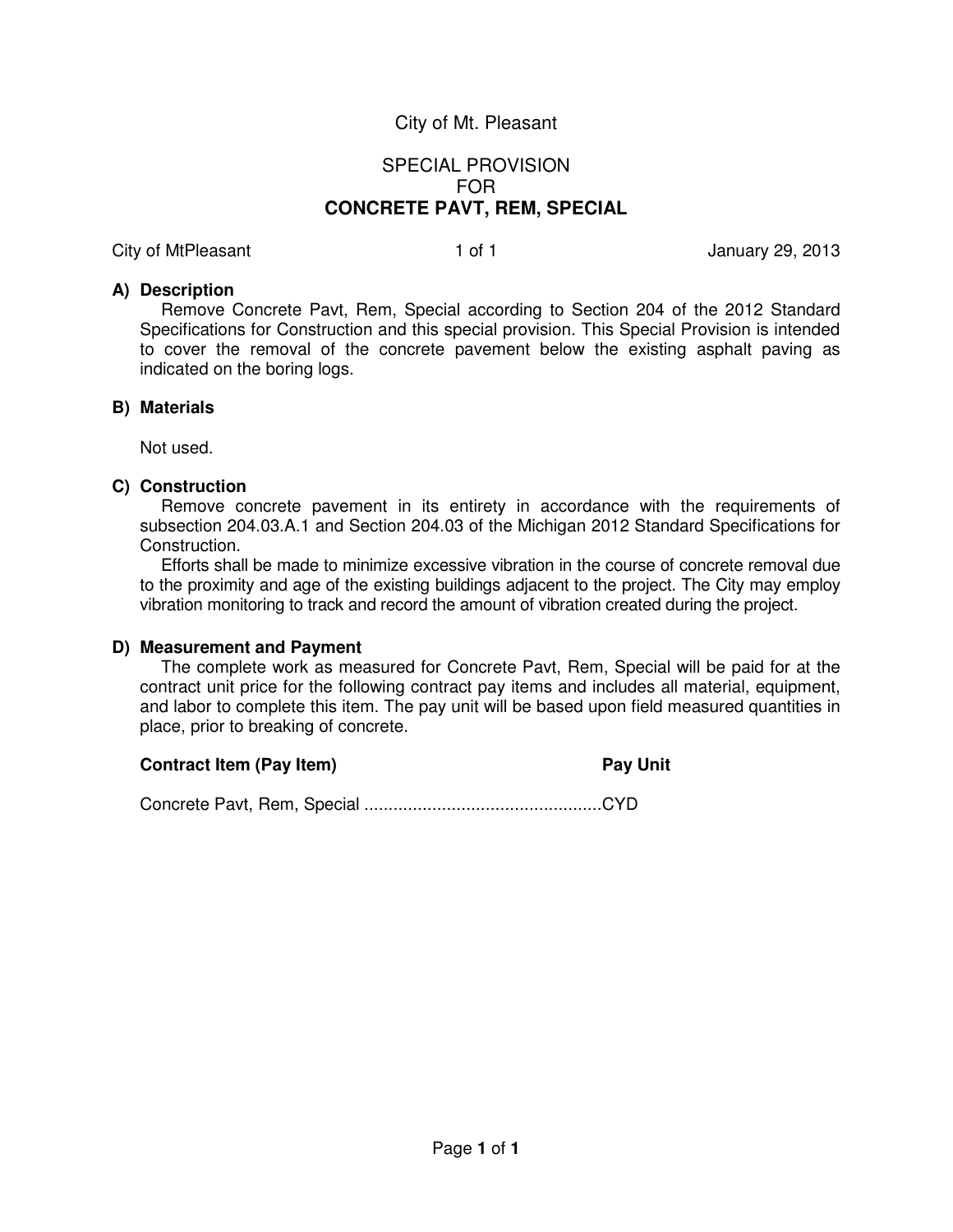# SPECIAL PROVISION FOR **SIDEWALK AND PAVEMENT REMOVAL FOR UTILITIES**

City of MtPleasant 1 of 1 Tebruary 21, 2013

### **A) Description**

This work consists of removing sidewalk and/or pavement as necessary for installation of utilities by others. In the event that utilities need to be installed prior to normally scheduled sidewalk or pavement removal, these pay items will be utilized.

### **B) Materials**

**1)** Utilize materials per Section 204.02 of the MDOT 2012 Standard Specifications for Construction.

### **C) Construction**

**1)** Remove sidewalk and pavement per Section 204.03 of the MDOT 2012 Standard Specifications for Construction. All required sawcutting is included in the pay items below.

### **C) Measurement and Payment**

The complete work as measured for Sidewalk and Pavement Removal for Utilities will be paid for at the contract unit price for the following contract pay items and includes all material, equipment, and labor to complete this item.

### **Contract Item (Pay Item)** Pay Unit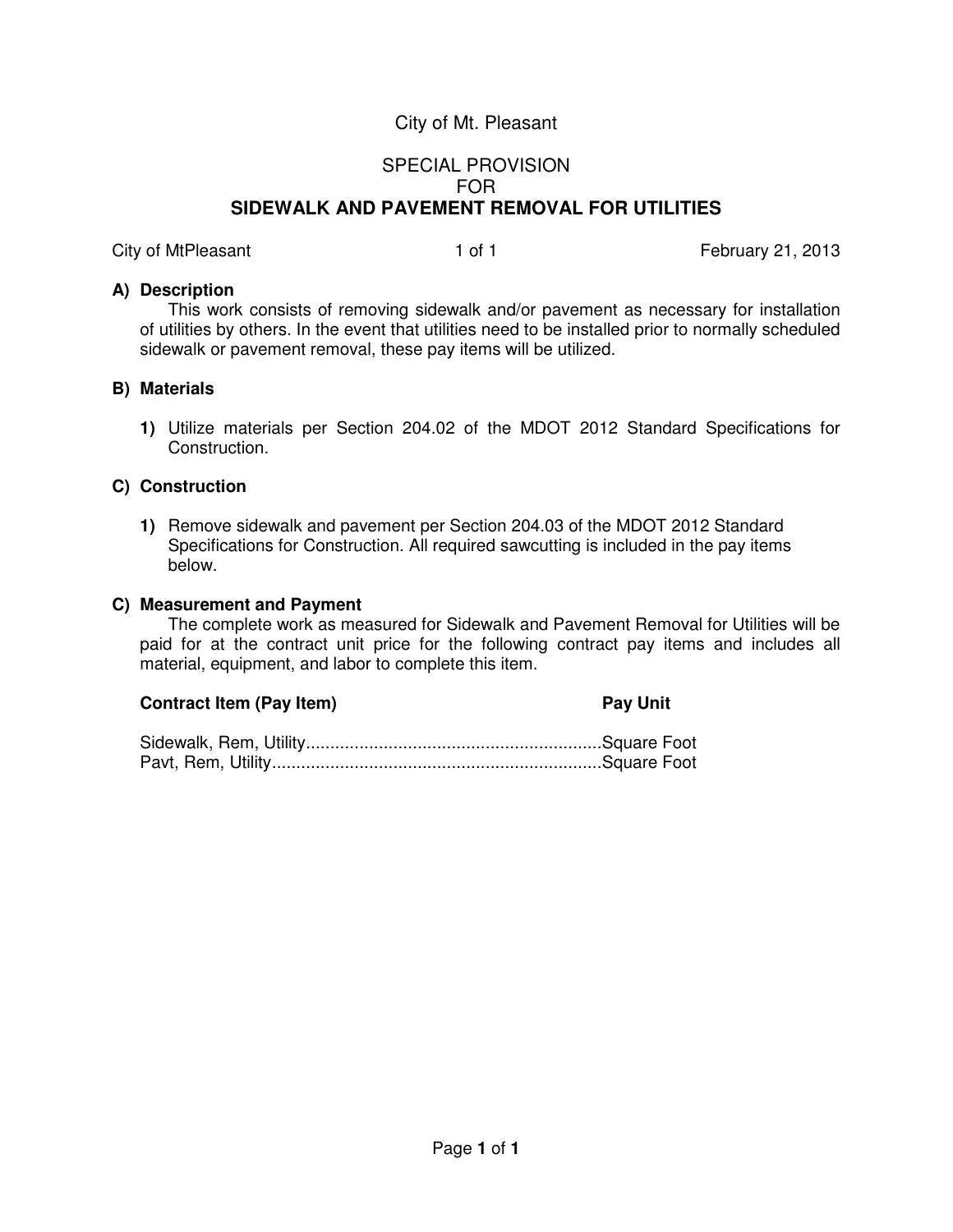# SPECIAL PROVISION FOR **SIGNAGE**

City of MtPleasant 1 of 1 Tebruary 21, 2013

### **A) Description**

This work consists of furnishing and installing barrier free parking and stop signs and supports, and installing owner provided parking signs.

### **B) Materials**

- **1)** Stop Signs.
	- **i)** Sign 24" Type III, Type C panel and face per Section 919.02 of the 2012 Standard Specifications for Construction.
	- **ii)** Support Steel Post Sign Supports per Section 919.04 of the 2012 Standard Specifications for Construction.
- **2)** Barrier Free Parking Signs.
	- **i)** Sign Size and style as shown on the plans.
	- **ii)** Support As shown on the plans.
	- **iii)** Concrete Footing Concrete , Grade S2 per Section 701 of the 2012 Standard Specifications for Construction.
- **3)** Parking Signs Provided by Owner.

### **C) Construction**

- **1)** Stop Signs
	- **i)** Install per Section 810.03 of the 2012 Standard Specifications for Construction.
- **2)** Barrier Free Parking Signs.
	- **i)** Install footing and sign support plumb per the detail on the plans.
- **3)** Parking Signs.
	- **i)** Install Owner provided signs onto the new light pole supports with stainless steel band clamps.

### **D) Measurement and Payment**

The complete work as measured for Signage will be paid for at the contract unit price for the following contract pay items and includes all material, equipment, and labor to complete these items.

- **i)** The unit price for Stop Signs and Barrier Free Parking Signs includes the sign, support and footing (if required).'
- **ii)** The unit price for Parking Signs includes all labor, material, and equipment to install the owner supplied parking signs onto the new light poles.

### **Contract Item (Pay Item)** Pay Unit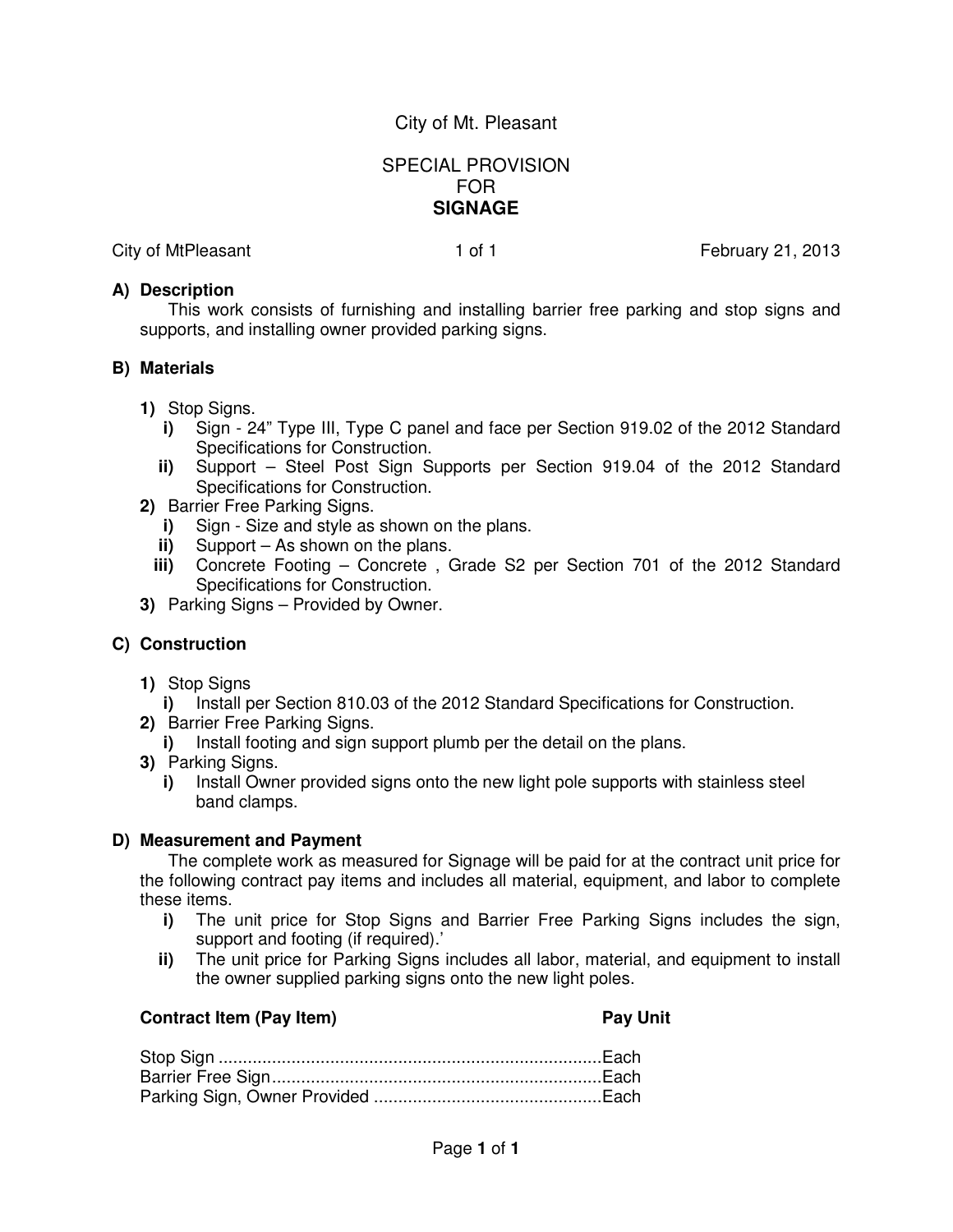# SPECIAL PROVISION FOR **WATERPROOFING AND SEALANTS**

City of MtPleasant 1 of 1 Tebruary 21, 2013

### **A) Description**

This work consists of removing sidewalk and/or pavement as necessary for installation of utilities by others. In the event that utilities need to be installed prior to normally scheduled sidewalk or pavement removal, these pay items will be utilized.

### **B) Materials**

- **1)** Waterproofing.
	- **i)** Cold-applied, Emulsified-Asphalt Damproofing per ASTM D 1227, Type III, Class I.
- **2)** Expansion Joint
	- **i)** ½" fiber joint filler per subsection 914.03.A of the MDOT 2012 Standard Specifications for Construction.
- **3)** Backer Rod
	- **i)** Solid, round, closed cell, cross-linked foam meeting the requirements of ASTM D 5249, for Type 3, of diameter and density required to control sealant depth and prevent bottom-side adhesion of sealant.
- **4)** Caulk
	- **i)** Sikaflex 2C or approved equal.

### **C) Construction**

- **1)** Waterproofing
	- **i)** Examine substrates, areas, and conditions with Applicator present, for compliance with requirements for surface smoothness, surface moisture, and other conditions affecting performance of bituminous dampproofing work.
		- **(1)** Test for surface moisture according to ASTM D 4263.
	- **ii)** Mask or otherwise protect adjoining exposed surfaces from being stained, spotted, or coated with dampproofing. Prevent dampproofing materials from entering and clogging weep holes and drains.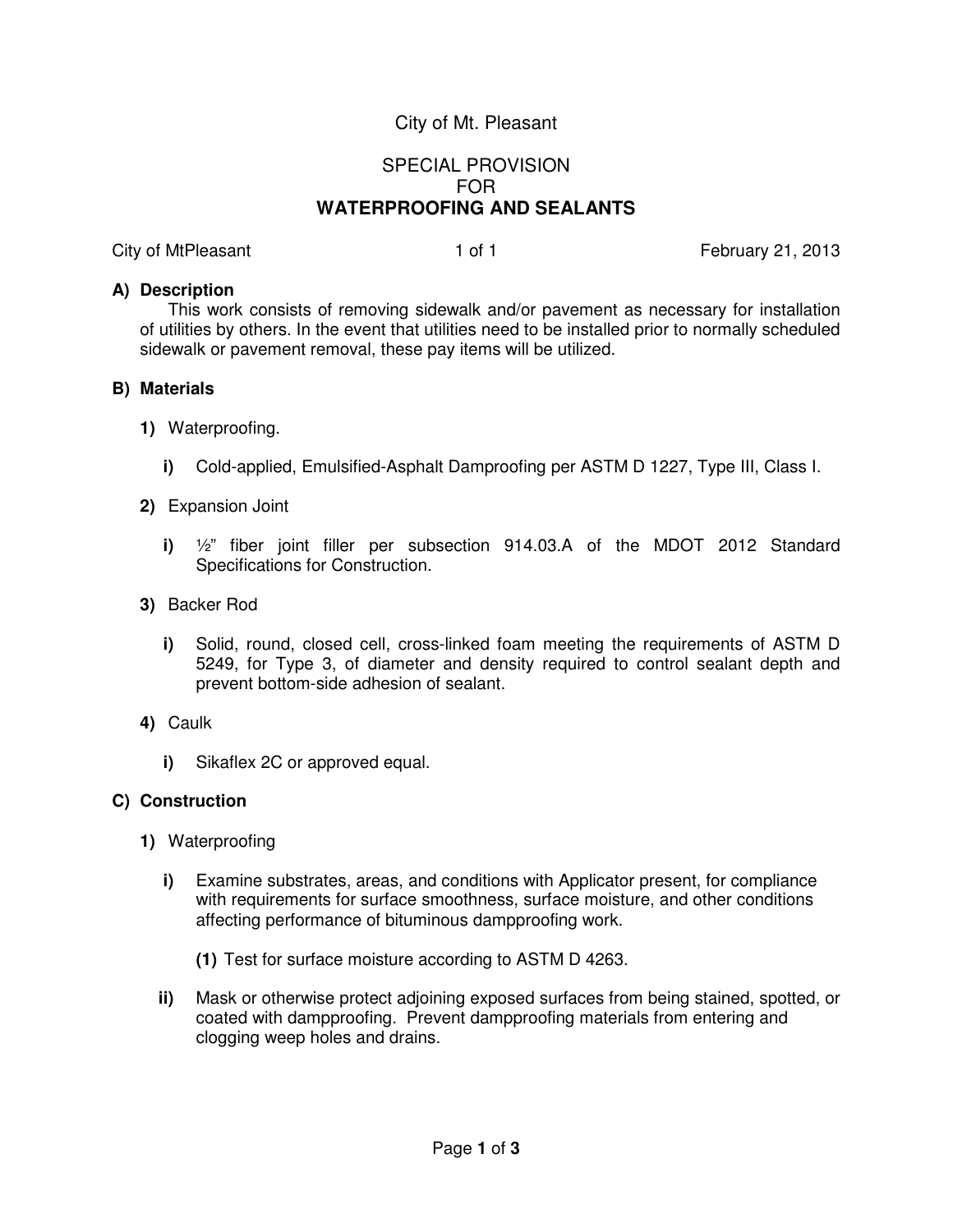- **iii)** Clean substrates of projections and substances detrimental to the dampproofing work; fill voids, seal joints, and remove bond breakers if any, as recommended in writing by prime material manufacturer.
- **iv)** Comply with manufacturer's written instructions for dampproofing application, cure time between coats, and drying time before backfilling unless more stringent requirements are indicated.
	- **(1)** Apply dampproofing to provide continuous plane of protection.
	- **(2)** Apply additional coats if recommended in writing by manufacturer or to achieve a smooth surface and uninterrupted coverage.
- **2)** Expansion Joints: Form expansion joints of preformed joint-filler strips abutting concrete curbs, catch basins, manholes, inlets, structures, other fixed objects, and where indicated.
	- **i)** Locate expansion joints at intervals of 50 feet unless otherwise indicated
	- **ii)** Extend joint fillers full width and depth of joint.
	- **iii)** Terminate joint filler not less than 1/2 inch or more than 1 inch below finished surface if joint sealant is indicated.
	- **iv)** Place top of joint filler flush with finished concrete surface if joint sealant is not indicated.
	- **v)** Furnish joint fillers in one-piece lengths. Where more than one length is required, lace or clip joint-filler sections together.
	- **vi)** During concrete placement, protect top edge of joint filler with metal, plastic, or other temporary preformed cap. Remove protective cap after concrete has been placed on both sides of joint.
- **3)** Backer Rod
	- **i)** Install joint-sealant backings of kind indicated to support joint sealants during application and at position required to produce cross-sectional shapes and depths of installed sealants relative to joint widths that allow optimum sealant movement capability.
		- **(1)** Do not leave gaps between ends of joint-sealant backings.
		- **(2)** Do not stretch, twist, puncture, or tear joint-sealant backings.
		- **(3)** Remove absorbent joint-sealant backings that have become wet before sealant application and replace them with dry materials.
- **4)** Caulk
	- **i)** Install joint sealants using proven techniques that comply with the following and at the same time backings are installed.
		- **(1)** Place joint sealants so they directly contact and fully wet joint substrates.